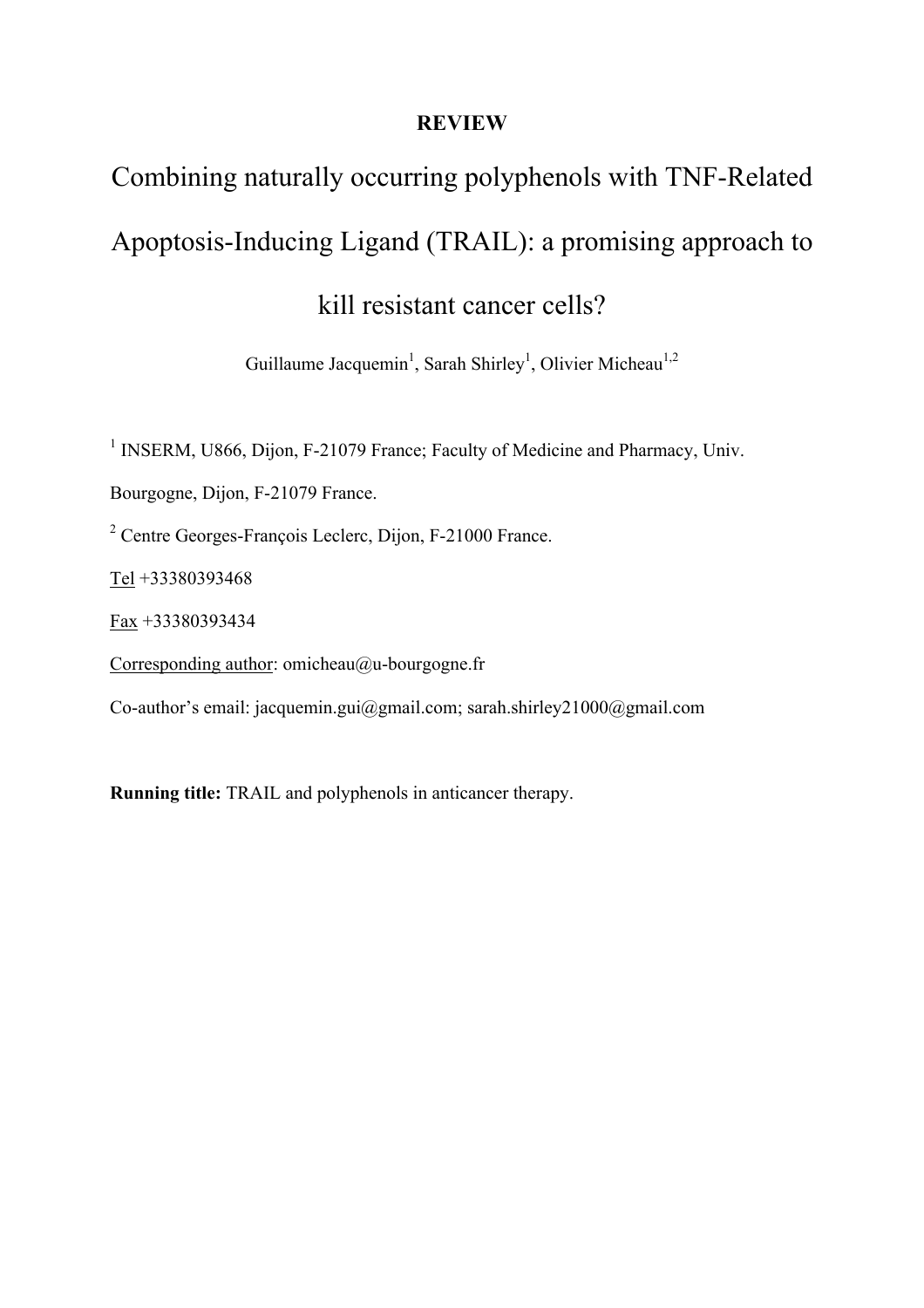#### **Abstract**

TRAIL and its receptors are attractive targets for anticancer therapy owing to their ability to trigger apoptosis selectively in cancer cells but not normal cells. To date, many combinatorial strategies, such as chemotherapy or radiotherapy, have given encouraging results for overcoming TRAIL resistance in preclinical models. In this review, we provide an overview of the molecular mechanisms underlying sensitization to TRAIL-induced apoptosis by polyphenols. These naturally occurring compounds can restore tumor cell sensitivity to TRAIL-induced cell death with no apparent toxicity towards normal cells. Both extrinsic and intrinsic pathways can be modulated by polyphenols, the activation of which largely depends on the cell type, the particular polyphenolic compound, and the conditions of treatment. The large variety of polyphenol cellular targets could prove useful in circumventing TRAIL resistance. The relevance of these combined treatments for cancer therapy is discussed in the light of recent preclinical studies.

**Keywords** Cancer, Apoptosis, TRAIL, DR4, DR5, Polyphenol, Flavonoid, Stilbene.

#### **Introduction**

During the last decade, the cytokine TRAIL (APO2-L or TNF-related apoptosis-inducing ligand) and agonistic antibodies targeting TRAIL receptors have gained considerable interest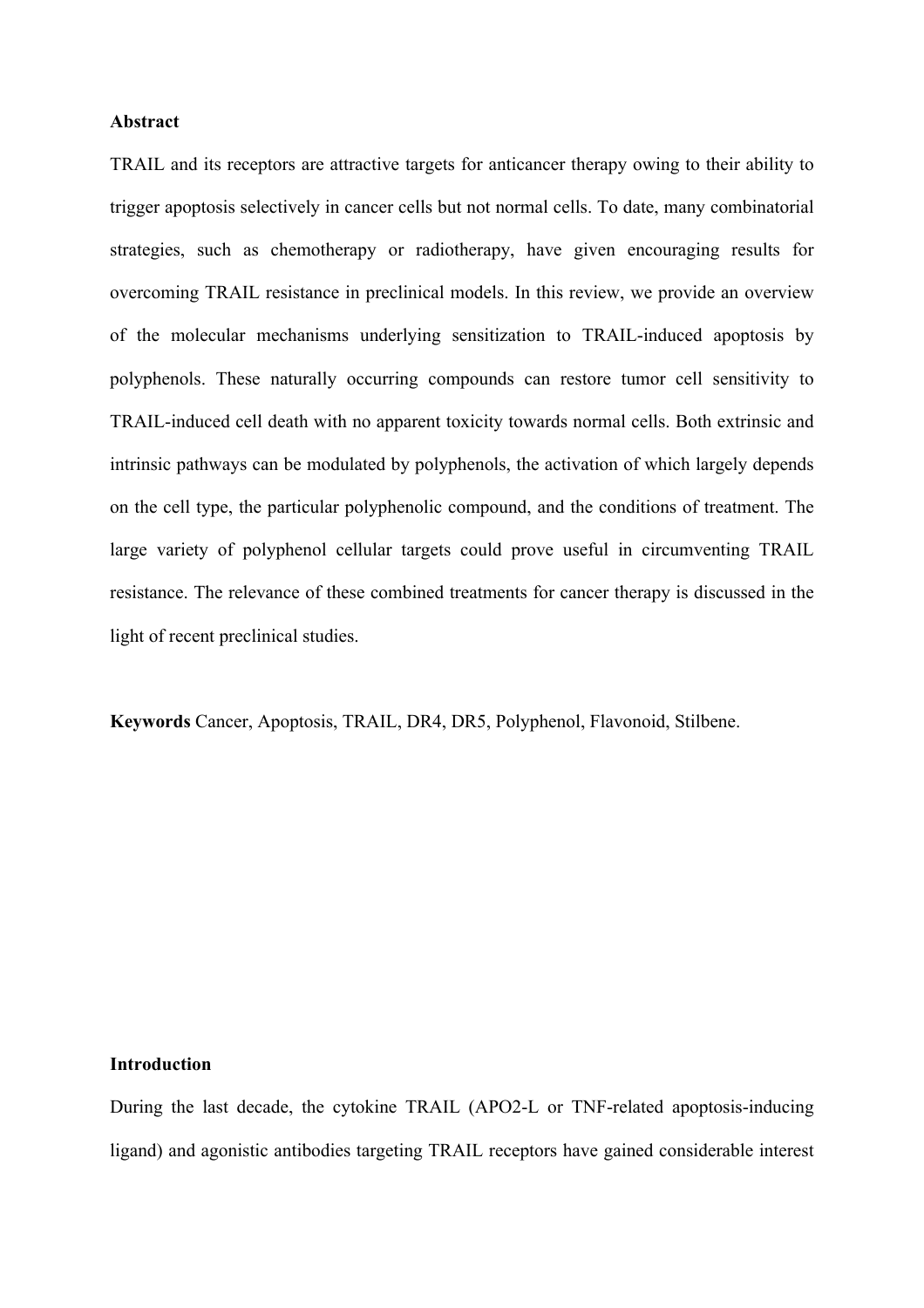in cancer therapy, due to their ability to induce tumor regression in preclinical studies with no significant side effects [1]. However, it appears that often treatment with TRAIL or agonistic antibody alone is not sufficient for an effective apoptotic response. Mapatumumab, an antibody which targets TRAIL-R1, exhibits little clinical activity as single agent in patients with refractory colorectal cancer [2]. Other clinical trials nevertheless provide encouraging results when recombinant human TRAIL or anti-TRAIL-R1 or -R2 agonistic antibodies are combined with conventional chemotherapy [3]. The problem in current cancer therapy is the occurrence of a few resistant tumor cells that cause cancer relapse. The current challenge in oncology is therefore to find a treatment able to eradicate the tumor without triggering resistance, and to limit as much as possible its toxicity against normal cells. Combined treatments seem to be the best way to reach this objective. With this in mind, since 2002 it progressively became apparent that the combination of TRAIL with naturally occurring polyphenols would represent an attractive therapeutic approach (Table 1)*.*

### **TRAIL and its receptors in cancer therapy**

TRAIL is a member of the Tumor Necrosis Factor (TNF) gene superfamily that displays great apoptosis-inducing activity against cancer cells both *in vitro* and *in vivo*. Unlike FasL or TNF, which are known to cause severe toxicity to liver tissue, TRAIL was shown to be safe following *in vivo* administration [4-6]. However, the reason for the apparent specificity of TRAIL ligand for killing tumor cells remains largely unknown [1].

The physiological role of TRAIL is not well defined, but it has been shown to play a role in T-cell memory, haematopoiesis, autoimmune diseases and many other physiological processes [7-11]. TRAIL plays a major role in the anti-tumor immune surveillance mediated by T-cells and Natural Killer (NK) cells [12, 13]. Indeed, TRAIL was shown to contribute to the regulation of tumor onset, progression and metastasis [14]. TRAIL is mainly expressed at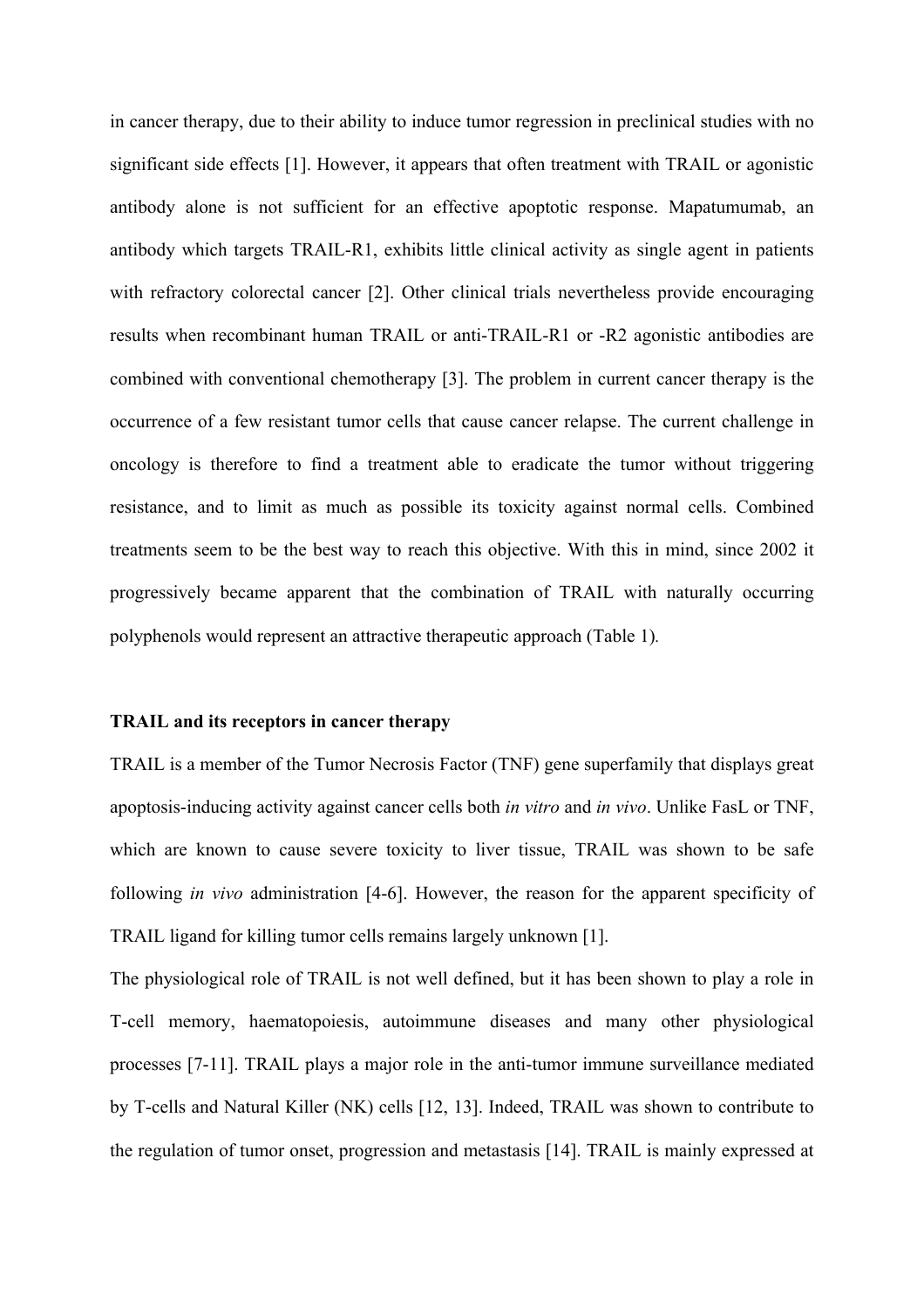the membrane level of some immune cells, but can be found in some immune privilege sites [15], or in the circulation in some pathological conditions, including viral infections [16, 17]. Soluble TRAIL, like TNF or sFasL, is less cytotoxic than the membrane-bound form [18]. However, recombinant soluble forms of TRAIL can be used for *in vitro* assays as tagged or non-tagged versions to allow ligand cross-linking and induction of apoptosis.

TRAIL ligand interacts with four distinct receptors at the membrane level, namely DR4 (Death Receptor 4/TRAIL-R1; see ref [19]), DR5 (Death Receptor 5/TRAIL-R2/Killer); see ref [20-23]), DcR1 (Decoy Receptor 1/TRAIL-R3/TRID/LIT [22-25]) and DcR2 (Decoy Receptor 2/TRAIL-R4/TRUNDD; see ref [26, 27]). The two agonistic receptors DR4 and DR5 contain an intracellular Death Domain (DD), which can recruit pro-Caspase-8 and -10 through the adaptor protein FADD (Fas‐associated Death Domain) after TRAIL stimulation. The multiprotein complex formed by DR4/5, pro-Caspase-8/-10 and FADD is called the Death-Inducing Signaling Complex (DISC) and leads to the activation of effector caspases for the triggering of apoptosis (Fig. 1).

Depending on the cell type, an amplification loop involving the mitochondria may be required to fully trigger TRAIL-induced cell death [28, 29]. This mitochondrial pathway, also called the intrinsic pathway, is activated after Caspase-8 mediated cleavage of Bid. Truncated Bid activates Bax and Bak, triggering the release of pro-apoptotic factors such as Cytochrome c that lead to the formation of a soluble complex called apoptosome, in which the pro-Caspase-9 is activated. Caspase-9 in turn cleaves and activates Caspase-3, allowing execution of apoptosis. This amplification loop is negatively controlled by anti-apoptotic members of the Bcl-2 family and is heavily dependent on Bax [30], in type II cells [31]. TRAIL-induced apoptosis can also be negatively regulated by other intracellular factors including cellular inhibitor of apoptosis protein (cIAP), X-linked IAP (XIAP) or survivin, downstream of the mitochondrial pathway [32, 33]. Activation of pro-Caspase-8 and -10 within the TRAIL DISC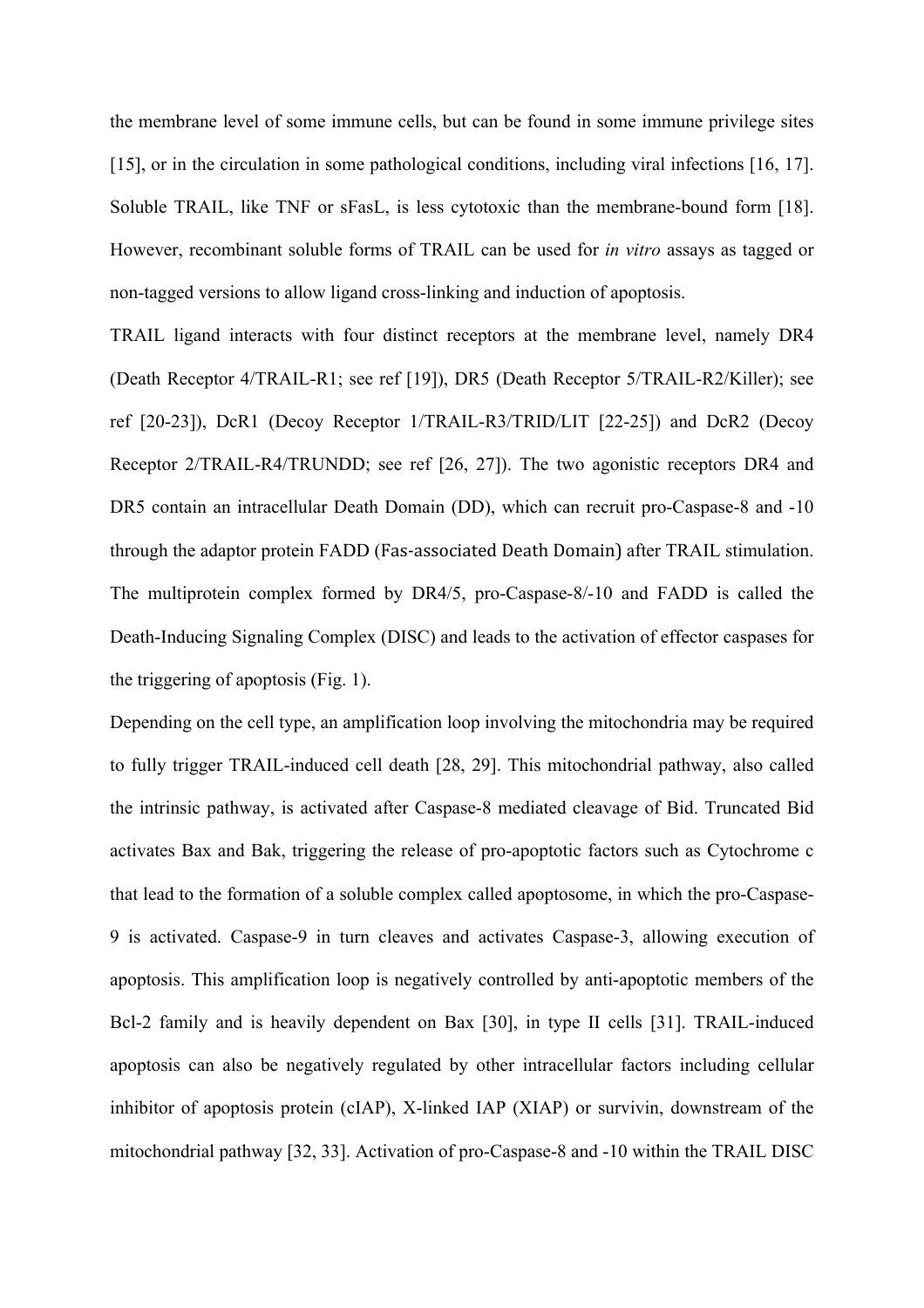is tightly controlled by the anti-apoptotic protein c-FLIP (cellular FLICE-like Inhibitory Protein) [34], but its inhibitory function also applies to Fas or TNFR1 [35].

Selective inhibition of the TRAIL pathway can be mediated by the two antagonistic TRAIL receptors, DcR1 and DcR2. Although their exact function is still unclear, these receptors lack a functional DD and are unable to induce the apoptotic program. DcR1 is a GlycosylPhosphatidylInositol (GPI)-anchored protein and does not contain the intracellular DD, whereas DcR2 contains a truncated DD that cannot induce caspases activation [22, 26]. The inhibitory effect of these two antagonistic receptors was initially attributed to their ability to sequester the ligand TRAIL, but it has recently been demonstrated that DcR1 and DcR2 act by two different mechanisms. While DcR1 competes with DR4 and DR5 for TRAIL binding, DcR2 interacts with DR5 within the DISC, and impairs efficient Caspase-8 activation [36]. Another mode of regulation has recently emerged and highlighted the importance of posttranslational modifications of death receptors for TRAIL signaling, such as palmitoylation of DR4 [37] or glycosylation of both receptors [38, 39].

Defects in the intrinsic and extrinsic pathways [40, 41], including survival pathways such as NF-kB or Akt and more generally tumor microenvironment [42], may lead to cell resistance and hamper the future clinical use of TRAIL in oncology. In all of these cases, the threshold of apoptosis induction is too high for efficient cancer therapy, and the current challenge is to decrease this threshold to restore TRAIL functionality.

Thus far, many efforts have been made to find therapeutic strategies that can eradicate cancer cells, without appearance of resistance and without toxic side effects. Some combinatorial strategies have given interesting synergistic activities with TRAIL, for example the use of a broad range of protein inhibitors, chemotherapy or irradiation [43]. More recently, the use of natural compounds, including polyphenols (Table 1), led to a growing interest for these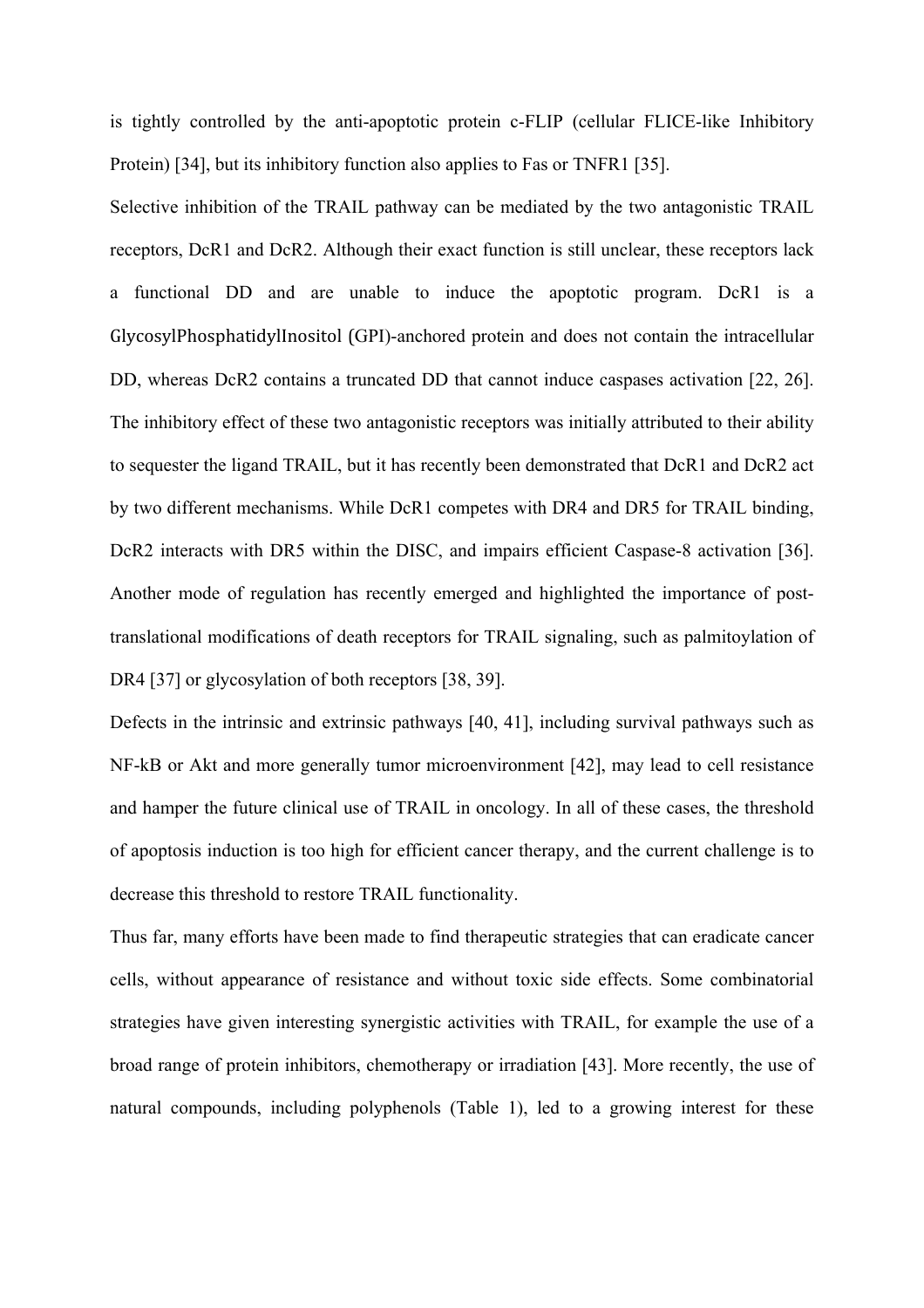combined therapeutic approaches, due to their relative safety and their anti-tumor efficacy in preclinical models.

#### **Polyphenols**

Polyphenols are the products of secondary metabolism in plants. They play a role in defence mechanisms against pathogens or radiations and give plants their colours. They are found in fruits and vegetables, but also in wine, tea, coffee, chocolate and many other plant-derived products [44]. These compounds are known for their beneficial effects against a large number of diseases, including cardiovascular or neurodegenerative diseases, osteoporosis and cancer [45]. The biological activity of polyphenols is mainly attributed to their antioxidant properties, which is strictly related to their chemical structure [46] (Fig. 2). Polyphenols prevent reactive oxygen species (ROS)-induced DNA damage by scavenging free radicals (reactive oxygen, nitrogen and chlorine species) and by inactivating metal catalysts by chelation, decreasing their oxidative activity. Their ability to interact with other reducing compounds and to inhibit redox-active transcription factors may also contribute to the antioxidant properties of these molecules as well as to their ability to regulate gene expression. Paradoxically, in addition to their antioxidant effects, polyphenols have also been shown to exert pro-oxidant effects that could also be responsible for their anticancer properties [47]. For example, owing to the presence of its hydroxyl groups, the flavonoid quercetin was shown to inhibit proliferation and to induce apoptosis of malignant cells through the generation of intracellular superoxide [48].

# **Enhancing TRAIL-induced cell death using polyphenolic compounds: Molecular mechanisms**

#### *Flavonoids*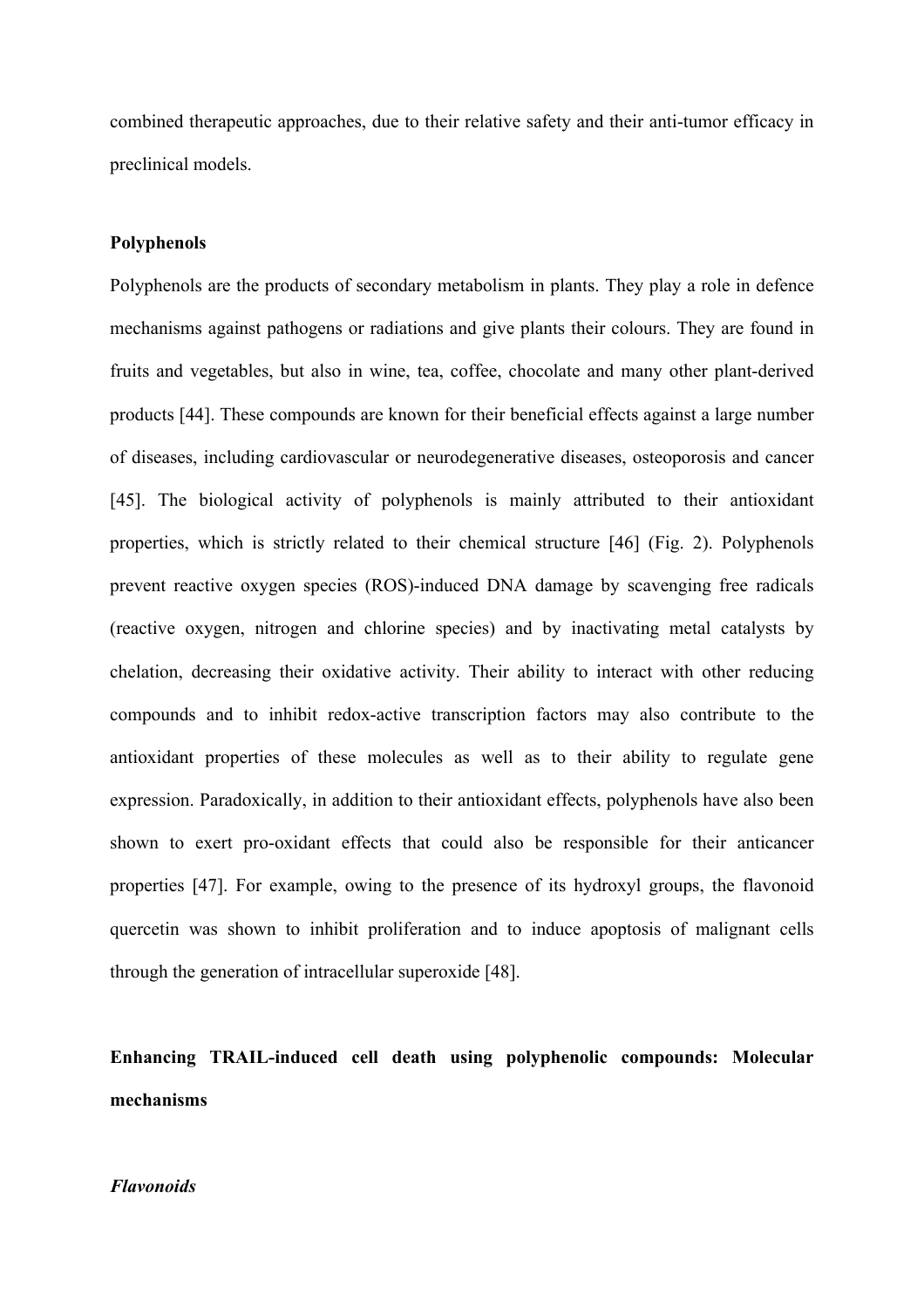This group of polyphenols has been identified in fruits, vegetables, grains, roots, flowers, wine, tea and other related products [49]. More than 4000 different flavonoids have been identified, many of which are responsible for the infinite color variations of flowers, leaves and fruits. These compounds are divided into several classes on the basis of their molecular structure, namely anthocyanidins, flavanols, flavonols, flavanones, flavones, isoflavones and chalcones.

#### *Anthocyanidins:*

Anthocyanidins and flavanols are the most common flavonoids found in the diet. They are generally found in nature as glycosides, called anthocyanins, and are responsible for the blue, red, or purple colors of plants. Anthocyanin-rich extracts demonstrated chemopreventive activities against cancer in animal models of carcinogenesis [50]. Single agents have been tested in *in vitro* models and have shown interesting anti-proliferative and pro-apoptotic properties, acting by modulating survival pathways such as NFκB [51] or MAPK [52]. So far, their association with TRAIL has not been documented, albeit the pro-apoptotic activity of prodelphinidin B-2 3,3'-di-O-gallate, a proanthocyanin, was proposed to proceed through the concurrent upregulation of Fas and FasL [53]. It remains to be demonstrated whether this group of flavonoids might prove useful to sensitize resistant cancer cells to TRAIL. Since anthocyanins are more stable than their aglycone anthocyanidins [54], the former should be preferred to assess their suitability in preclinical settings before considering these compounds for future clinical use.

# *Flavanols:*

The richest sources of flavanols are green tea, chocolate, red wine and many types of fruits. They are found as monomers, called catechins, or as polymers, commonly called condensed tannins. The only compound tested in association with TRAIL is Epigallocatechin-3-gallate (EGCG) (Fig. 2A). Nishikawa *et al.* were the first to show the synergistic effect of the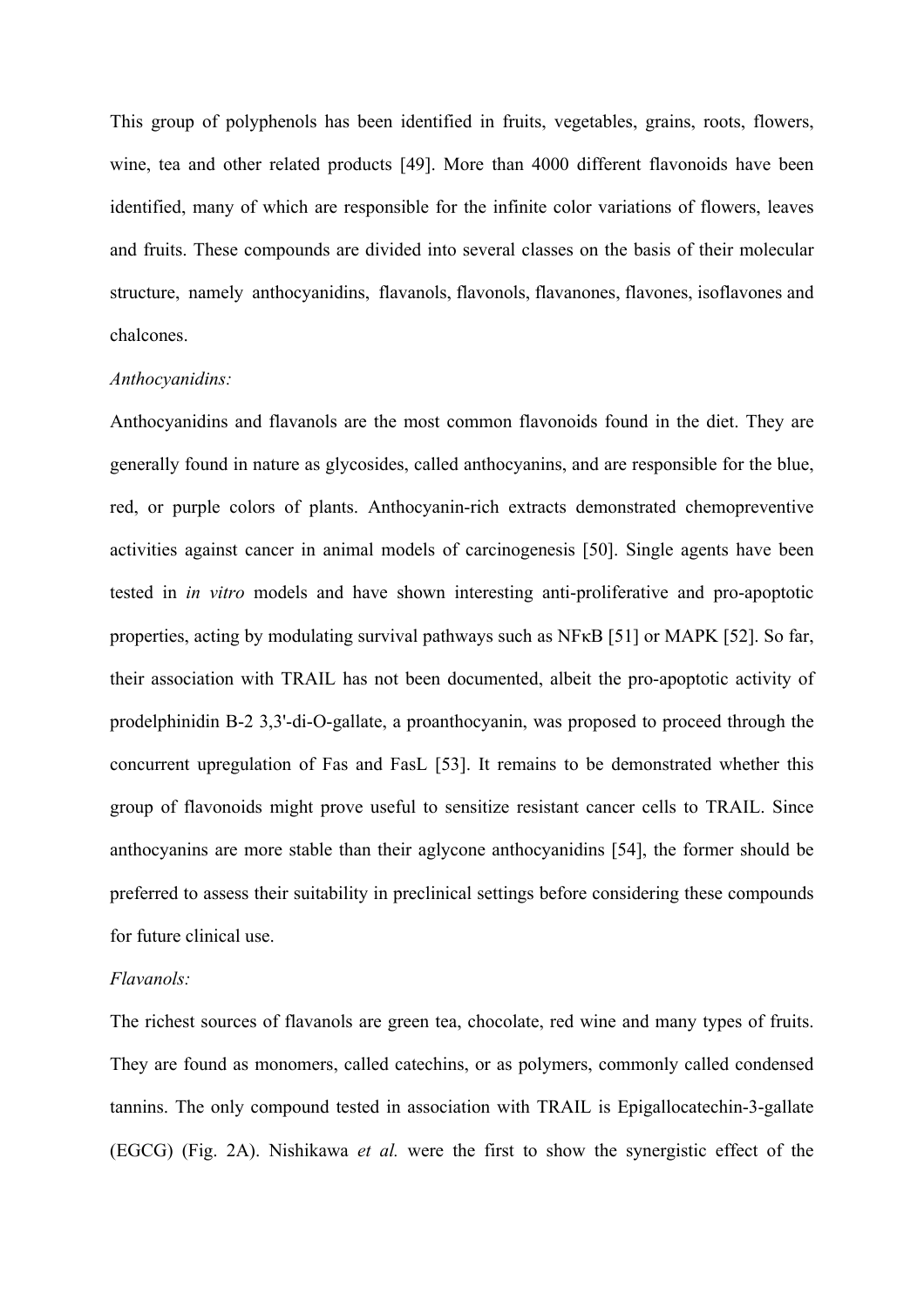association of EGCG with TRAIL in human hepatocellular carcinomas [55]. The authors attributed this effect to the inhibition of Bcl-2 and Bcl-XL by EGCG, probably through NFκB inhibition. In this study, no apparent change in the survivin, XIAP, c-IAP1 or c-FLIP expression levels were observed. Of note, the amount of EGCG used in this work was high (100 µg/mL) and the safety of such a concentration on normal cells was not addressed. Later, two different teams demonstrated the efficiency of EGCG, used at lower concentrations, on glioblastomas [56] or prostate carcinomas [57]. Siegelin *et al*. observed that sensitization of glioblastomas to TRAIL-induced apoptosis occurred through EGCG-mediated Akt inhibition, leading to the downregulation of survivin and the Death Effector-Domain (DED)-containing protein PEA15 [56]. DR4 and DR5 were not regulated by EGCG at the protein level, but since their expression at the membrane level was not assessed, it cannot be excluded that these receptors might partially contribute to the synergy. On the contrary, another study by Siddiqui *et al*. demonstrated that similar concentrations of EGCG induced an increase in DR4 expression on prostate carcinomas [57]. Many other proteins were modulated in this model, such as Bcl-2, Bcl-XL, IAP proteins, survivin, c-FLIP, Bad, Bax, Bak and Smac/Diablo, but their relative requirement regarding cell sensitization to TRAIL was not assessed. Recently, another paper revealed that EGCG upregulated DR4 and DR5 and promoted TRAIL-induced cell death of pancreatic carcinomas [58]. The human melanoma A375 cell line was also shown to be responsive to the combinatorial treatment, but the molecular mechanisms were not clarified [59].

# *Flavonols:*

This flavonoid subgroup is abundant in a variety of foods including onion, broccoli, apple, curly kale, leek and tea. To date, flavonols that have been described to exhibit TRAILsensitizing properties are quercetin, kaempferol and myricetin (Fig. 2A).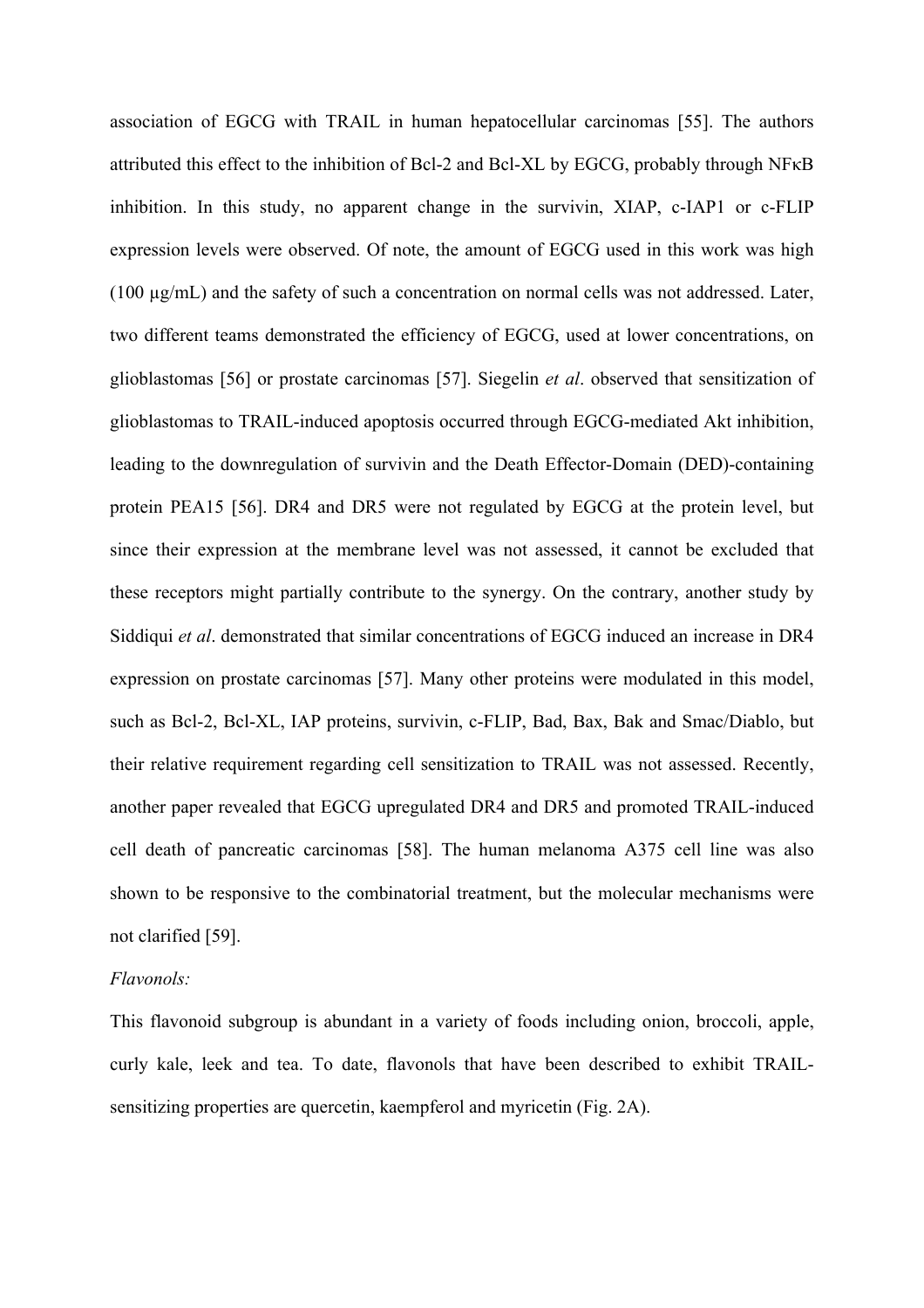Quercetin has been widely studied for its anti-oxidative action and its effect on the expression of many genes. It has been reported to confer protection against disorders such as neurodegeneration, cardiovascular diseases or cancers [60]. In 1996, a phase I clinical trial showed that quercetin can be safely administered by intravenous injection [61]. Several studies have been performed investigating the effects of associating TRAIL with quercetin. Kim *et al*. showed that this co-treatment efficiently killed prostate carcinomas but not normal prostate cells [62], though the concentrations of quercetin used in this study were very high. Quercetin's sensitizing activity was associated with its ability to inhibit the Akt pathway. The authors subsequently demonstrated that quercetin enhanced TRAIL-induced apoptosis by downregulating survivin through a mechanism involving ERK-MSK1-mediated deacetylation of histone H3, independently of the MAPK and the JNK pathways [63]. They also showed that quercetin did not change the protein levels of the TRAIL receptors, c-FLIP, IAP proteins, Bcl-2, Bcl-XL and Bax. Russo *et al*. reported that leukemia cell lines were efficiently sensitized by quercetin and TRAIL co-treatment, except for the T-cell acute lymphoblastic leukemia HPB-ALL [64]. At the same time, Chen *et al.* elegantly demonstrated that pretreatment with quercetin sensitized non-small cell lung cancer cells to TRAIL-induced apoptosis *via* two distinct mechanisms [65]. On one hand, quercetin acted on the Akt pathway to downregulate survivin expression and, on the other hand, quercetin targeted the PKC kinase, leading to an increase in DR5 expression. In their settings, neither c-FLIP nor IAP family members were modulated and interestingly, normal bronchial epithelial cells were not affected by this treatment. Another report showed that quercetin stimulated DR5 expression and synergised with TRAIL to kill six different hepatoma cell lines [66]. Quercetin-mediated DR5 upregulation was triggered by Sp1. Supporting Chen's results, this transcription factor was shown to be itself under the control of PKC [67]. Moreover, this study is probably the only instance in the literature to report a diminution of the short isoform of c-FLIP by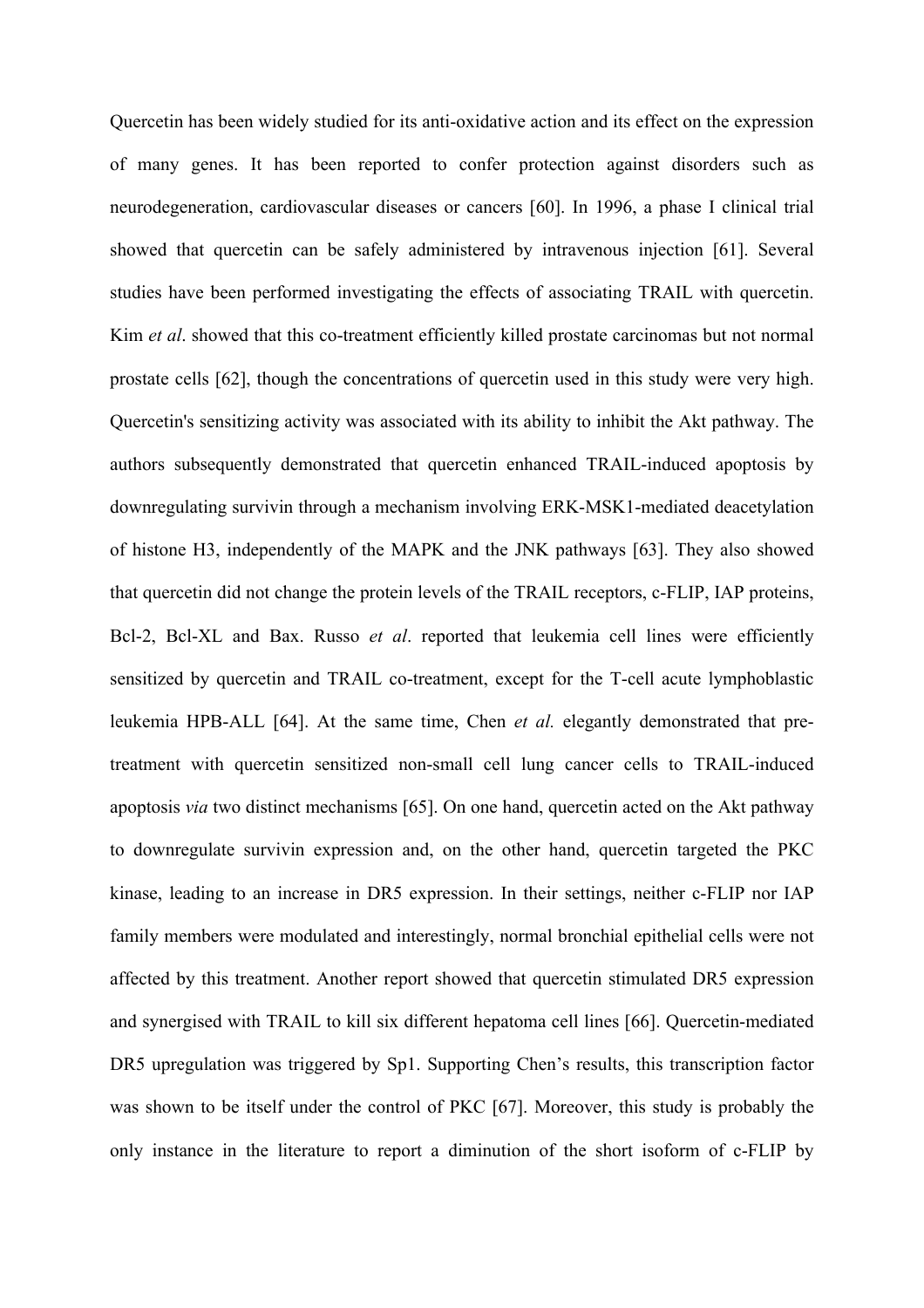quercetin, through proteasomal degradation. The synergistic activation of the TRAIL pathway by quercetin has also been associated with the cell surface redistribution of TRAIL receptors. Indeed, while Psahoulia *et al*. observed no particular change in DR4 and DR5 expression levels on colon adenocarcinomas after quercetin pre-treatment, they found out that these receptors were redistributed into lipid rafts, thus facilitating TRAIL DISC formation and initiator caspases processing [68]. However, as far as TRAIL receptor partitioning to lipid rafts is concerned, conclusions regarding enhanced DISC formation in these particular membrane compartments should be moderated as DISC analysis was performed using a detergent that is unable to solubilise lipid rafts. Alternatively, mitochondrial activation or post mitochondrial events were also shown to contribute to the synergy. Siegelin *et al.* supported the importance of survivin in quercetin-induced sensitization to TRAIL on various glioma cell lines [69]. In four glioma cell lines that displayed good synergistic apoptotic activities upon TRAIL and quercetin treatment, the authors observed a proteasomal degradation of survivin mediated by inhibition of Akt, whereas in gliomas resistant to the combined treatment, survivin levels remained unchanged. In this model, the ability of quercetin to regulate survivin expression appeared to be the major event governing the efficiency of the combined treatment. Finally, Hasegawa *et al.* assessed the efficiency of methyldihydroquercetin, a methylated version of quercetin called BB-1, extracted from the Asian medicinal plant *Blumea balsamifera [70]*. Similar to quercetin, BB-1 enhanced TRAIL-induced apoptosis in six different leukemia cell lines. Upon methyldihydroquercetin pre-treatment, DR5 was upregulated at the membrane level, but contrary to the observation of Chen *et al.*, PKC was not required for this regulation. In addition, while a downregulation of active Akt and a modulation of transcription factors such as c-Rel and p52 were observed, the levels of survivin, Bax, Bak, Bcl-2, Bcl-XL, XIAP, c-IAP1, c-IAP2 and c-FLIPs remained unaffected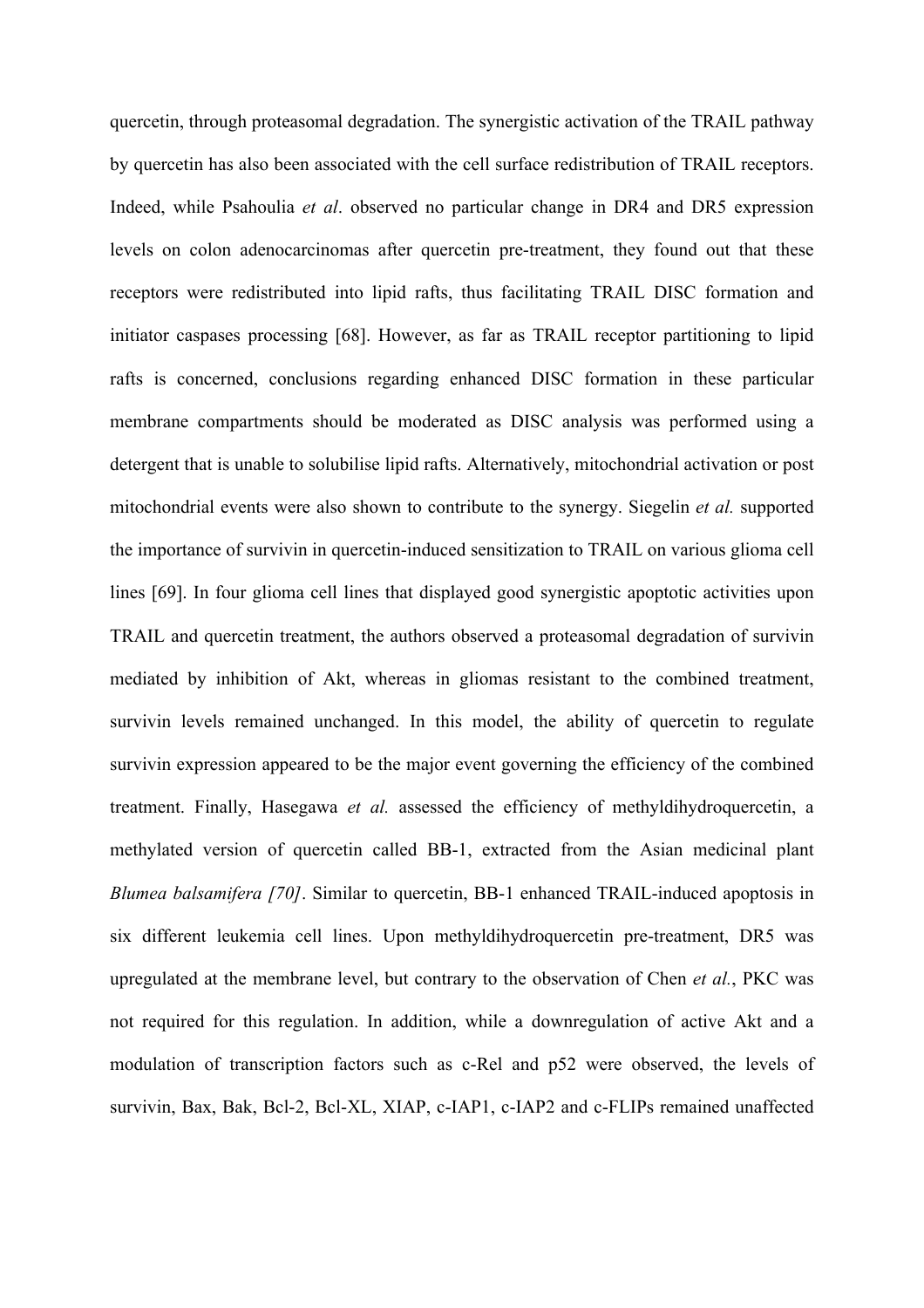in this study. Interestingly, this treatment was not toxic against normal peripheral blood mononuclear cells (PBMC).

Kaempferol is another flavonol that has been described to facilitate TRAIL-induced apoptosis. Resistant colon carcinomas were efficiently eradicated by this co-treatment through a mechanism involving DR4 and DR5 upregulation, but in the absence of XIAP, survivin, Bcl-XL or Bax regulation *[71]*. Interestingly, while silencing of DR5 blocked the synergy, silencing of DR4 was unable to protect tumor cells to the combination. However, it should be noted that the membrane levels of DR5 or DR4 was not assessed in this study, so the absence of blockade after DR4 silencing could be explained by a lack of DR4 at the cell surface. Consistent with a previous study *[72],* Bcl-2 was surprisingly upregulated by kaempferol without compromising TRAIL-induced cell death. Association of kaempferol with TRAIL was also effective in the prostate carcinoma cell line PC-3 [71], and in three out of seven gliomas [73]. The sensitization was associated in gliomas with a decrease in XIAP, Bcl-2 (but not Bcl-XL), Mcl-1 and with the proteasomal-mediated degradation of survivin, due to Akt inhibition. Kaempferol and TRAIL co-treatments were unable to engage the apoptotic machinery in normal hepatocytes [71].

Another flavonol of interest for combination with TRAIL therapy is myricetin. It has been revealed to exert synergistic pro-apoptotic effects when combined with TRAIL at subtoxic doses on glioma cells, but not on normal astrocytes [74]. During synergy, both c-FLIPs and c-FLIP<sub>L</sub> were downregulated, as well as Bcl-2. Interestingly, overexpression of Bcl-2 or c-FLIP<sub>S</sub> (but not c-FLIP<sub>L</sub>) attenuated TRAIL-induced cell death in cells co-treated with myricetin, indicating that these inhibitory proteins are relevant for the control of the synergy. Here, sensitization to TRAIL was independent of the tumor suppressor P53 because P53 mutant gliomas were as responsive as wild type P53 expressing gliomas.

#### *Flavanones:*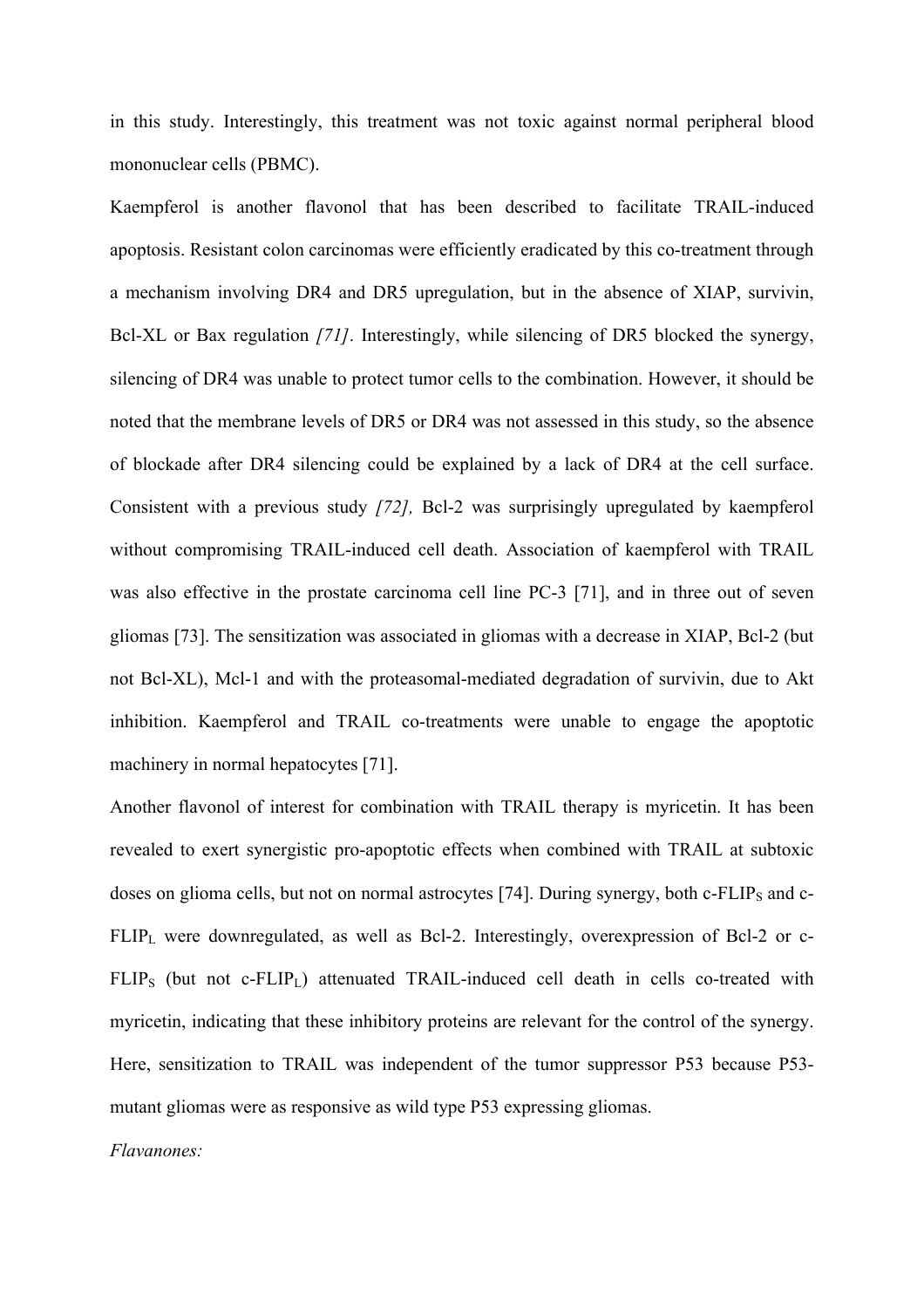Hesperetin, naringenin and eriodictyol are the most abundant flavanones found in plants, mainly in citrus fruits. The validity of this kind of flavonoid in combination with TRAIL remains to be assessed.

# *Flavones:*

The flavones subgroup of flavonoids is not widely distributed in plants but is abundant in celery, parsley and some herbs. Apigenin, luteolin, wogonin and baicalein were studied in association with TRAIL and were shown to exhibit interesting combinatorial properties (Fig. 2A).

Apigenin was the first flavone revealed to sensitize breast cancer cells to TRAIL-induced apoptosis [75]. This phytochemical was shown to inhibit Casein kinase II, leading to inhibition of NFκB-mediated expression of Bcl-XL and c-FLIP. The synergy appeared to be largely dependant on Bax but independent of *p53*, as demonstrated on colon carcinomas deficient either for Bax or for *p53*. Later, Horinaka *et al.* reported the suitability of this cotreatment on lymphoblastic leukemia (Jurkat), metastatic prostate carcinoma (DU145) and colon carcinoma (DLD-1) [76]. They described a new mechanism of action of apigenin, based on DR5 stabilization independent of *p53*. The co-treatment was safe toward normal PBMC *in vitro*, and DR5 was not modulated by apigenin on these non-cancerous cells.

Horinaka *et al*. also studied the flavone luteolin, in human cervical cancer HeLa cells [77]. Cleavage of Bid was observed during co-treatment with TRAIL and luteolin, as well as an increase in the expression of the TRAIL receptor DR5. While the synergy was blocked by DR5 silencing, underlying the importance of this receptor, the implication of DR4 was not analyzed in this study. However, the authors demonstrated that the combination of luteolin and TRAIL is safe for normal PBMC. Concurrently, Shi *et al.* demonstrated another mechanism of sensitization, independent of any regulation of the TRAIL receptors or Bcl-2, Bcl-XL, c-FLIP, c-IAP1, c-IAP2 or NF<sub>K</sub>B [78]. In their study, cervical, colon, liver or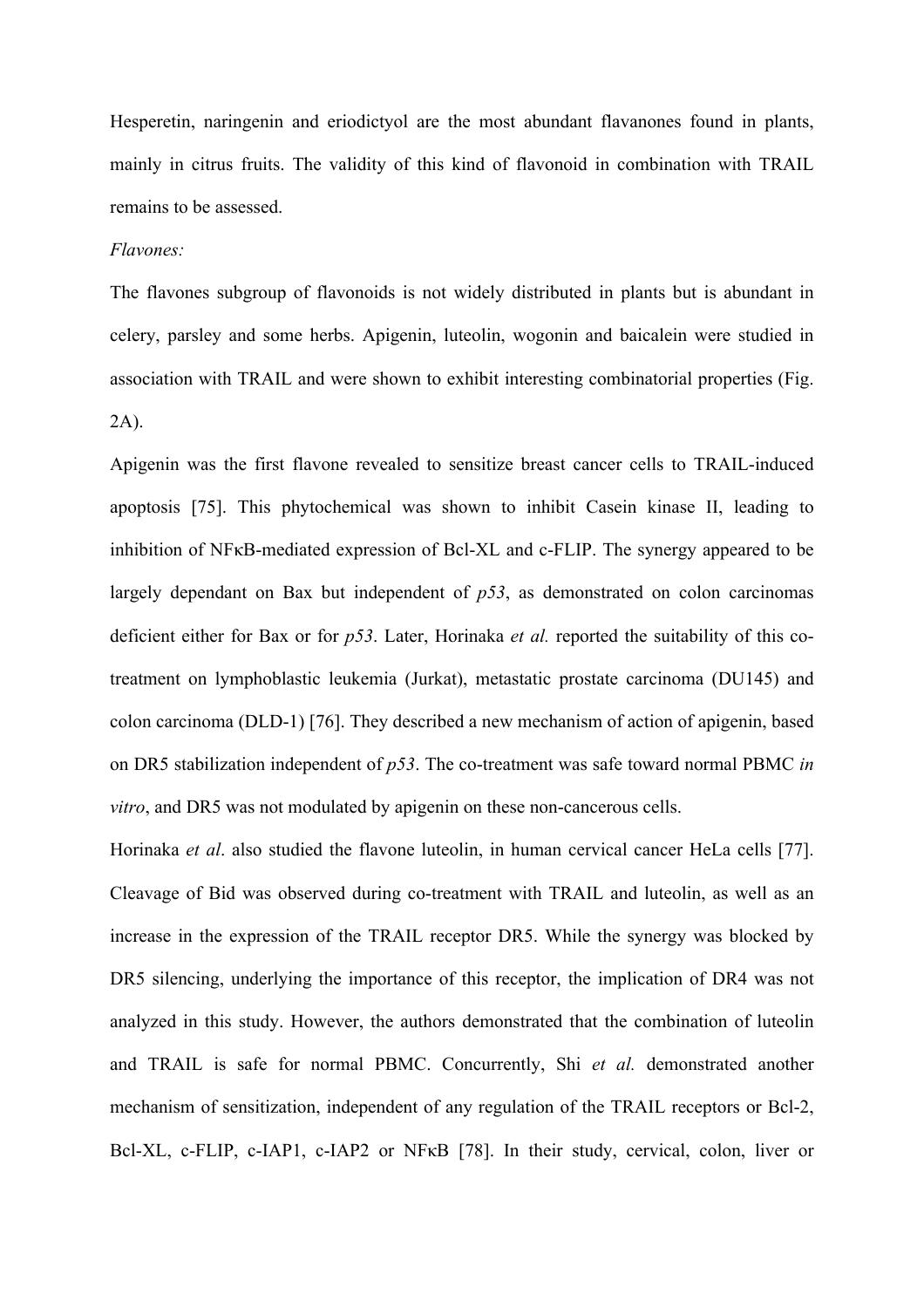nasopharyngeal carcinomas were greatly sensitized to TRAIL-induced cell death upon a short exposure to luteolin. Sensitization was attributed to the inhibition of PKC, which led to increased XIAP ubiquitination and degradation. Thus, the authors proposed that luteolin could be a potent compound to overcome TRAIL resistance in cancers that exhibit elevated PKC activity.

Wogonin is another flavone shown to sensitize different lymphomas to TRAIL or TNFαinduced cell death, without having effects on normal peripheral blood T cells [79]. Wogonin was shown to inhibit TNFα-induced NFκB activation in a reactive oxygen species (ROS) independent manner, but it was not confirmed for TRAIL. More recently, Lee *et al.* underlined the importance of P53, Puma and Bax during co-treatment with TRAIL and wogonin, using prostate and colon carcinomas deficient for each of these proteins [80]. A schematic model of action was proposed, where wogonin induced ROS production and subsequent P53 activation. The histone H2A.X was also phosphorylated, which is a typical feature of DNA damage. These events led to the upregulation of Puma and the activation of the mitochondrial pathway [81]. In another study, wogonin was shown to be unable to sensitize four different pancreatic carcinomas to the combined treatment with TRAIL [82], but these cells are known to bear *p53* mutations. This fact could explain, at least in part, the relative cell specificity of the combined treatment. Finally, wogonin has been shown to be safe when administered intravenously to dogs [83], and could be an interesting therapeutic candidate in association with TRAIL for tumors harbouring a functional P53 protein

Baicalein is a flavone originally isolated from the roots of the Asian medicinal herb *Scutellaria baicalensis*. This molecule was studied for its anticancer potential when associated with TRAIL on prostate, colon, T-cell leukemia and hepatoma cancer cell lines [84], and the combination was not toxic against normal blood cells and hepatocytes. Baicalein-induced sensitization to TRAIL was shown to be mediated *via* two different mechanisms, namely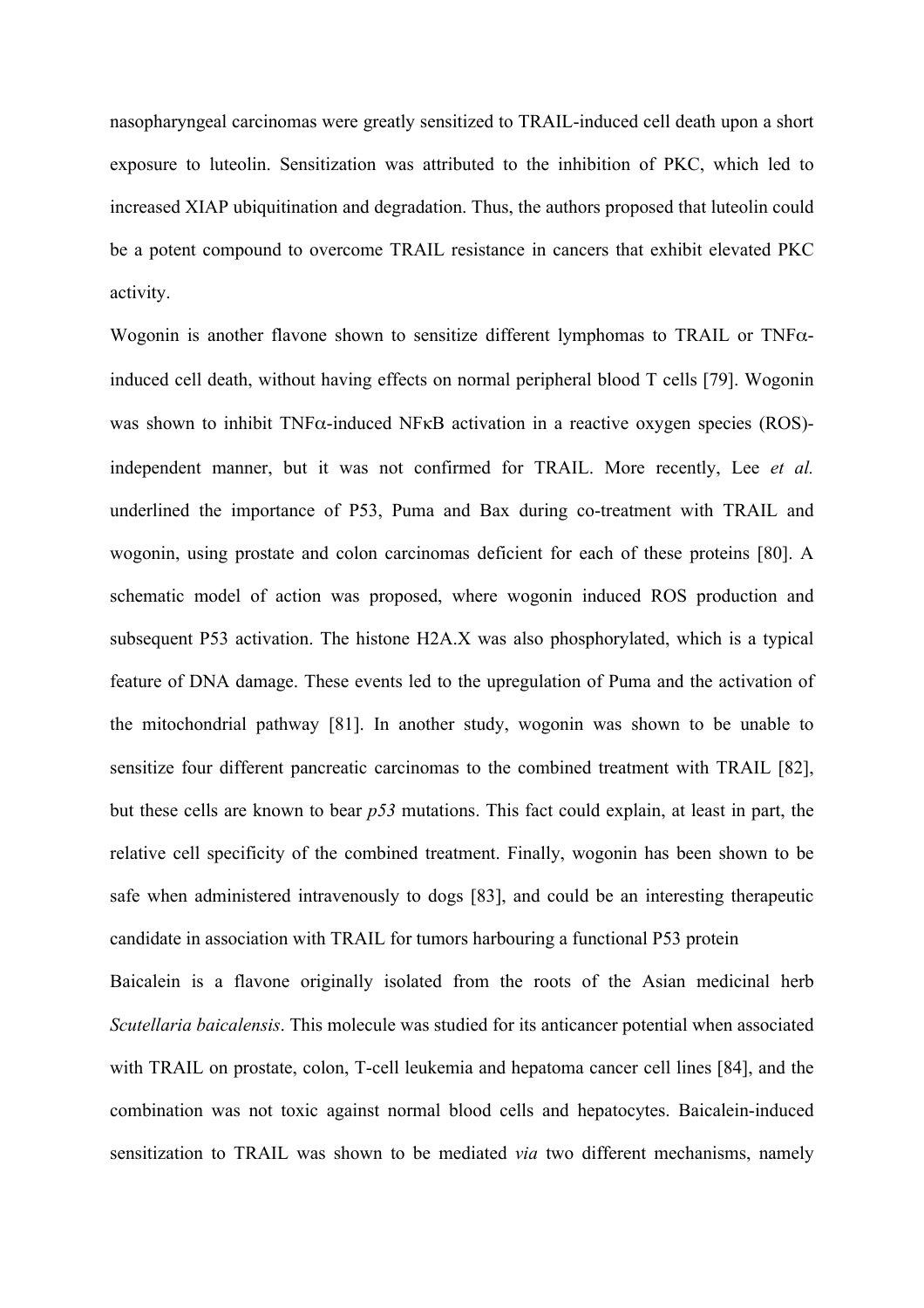ROS induction or upregulation of CHOP transcription factor, depending on the cell type. Both pathways led to an increased expression of DR5 that could explain the synergistic effect. *Isoflavones:*

Isoflavones are commonly referred as phytoestrogens because of their structural similarities with estrogens. Particularly, these molecules can bind estrogen receptors and mimic their effects [85]. Leguminous plants are almost the exclusive source of isoflavones, such as genistein or daidzein (Fig. 2A).

The ability of genistein to enhance TRAIL-induced cell death was first demonstrated on lung carcinomas, through downregulation of both Akt and Bcl-XL [86]. An *in vivo* study in mice transplanted with human pancreatic cancer cells revealed that genistein co-treatment with TRAIL triggered a significant reduction of tumor volume, without toxic side effects [87]. The effectiveness of genistein was explained in cervical cancer Hela cells by its ability to inhibit the ERK pathway [88]. Genistein was reported to enhance TRAIL killing of hepatocellular and lung carcinomas, *via* inactivation of the p38 MAPK signaling and activation of the mitochondrial pathway [89, 90]. Gastric adenocarcinomas were also greatly sensitized, as demonstrated by Jin *et al*., in a way involving mitochondrial activation, DR5 upregulation and Bcl-XL downregulation, without affecting the levels of Bcl-2 and IAP proteins [91]. On the contrary, Siegelin *et al.* showed that genistein decreased the levels of Bcl-2, XIAP, survivin and active Akt, and enhanced the proteasomal degradation of c-FLIP<sub>s</sub>, in glioblastoma cells [92]. Interestingly, normal human astrocytes were not sensitized to TRAIL-induced cell death by genistein. While these finding are interesting *in vitro* for the treatment of glioblastomas, it remains to be determined whether genistein can cross the blood-brain barrier.

Only one study has reported the synergistic effect of the isoflavone daidzein in association with TRAIL against glioblastoma cancer cells [93]. Siegelin *et al.* demonstrated that this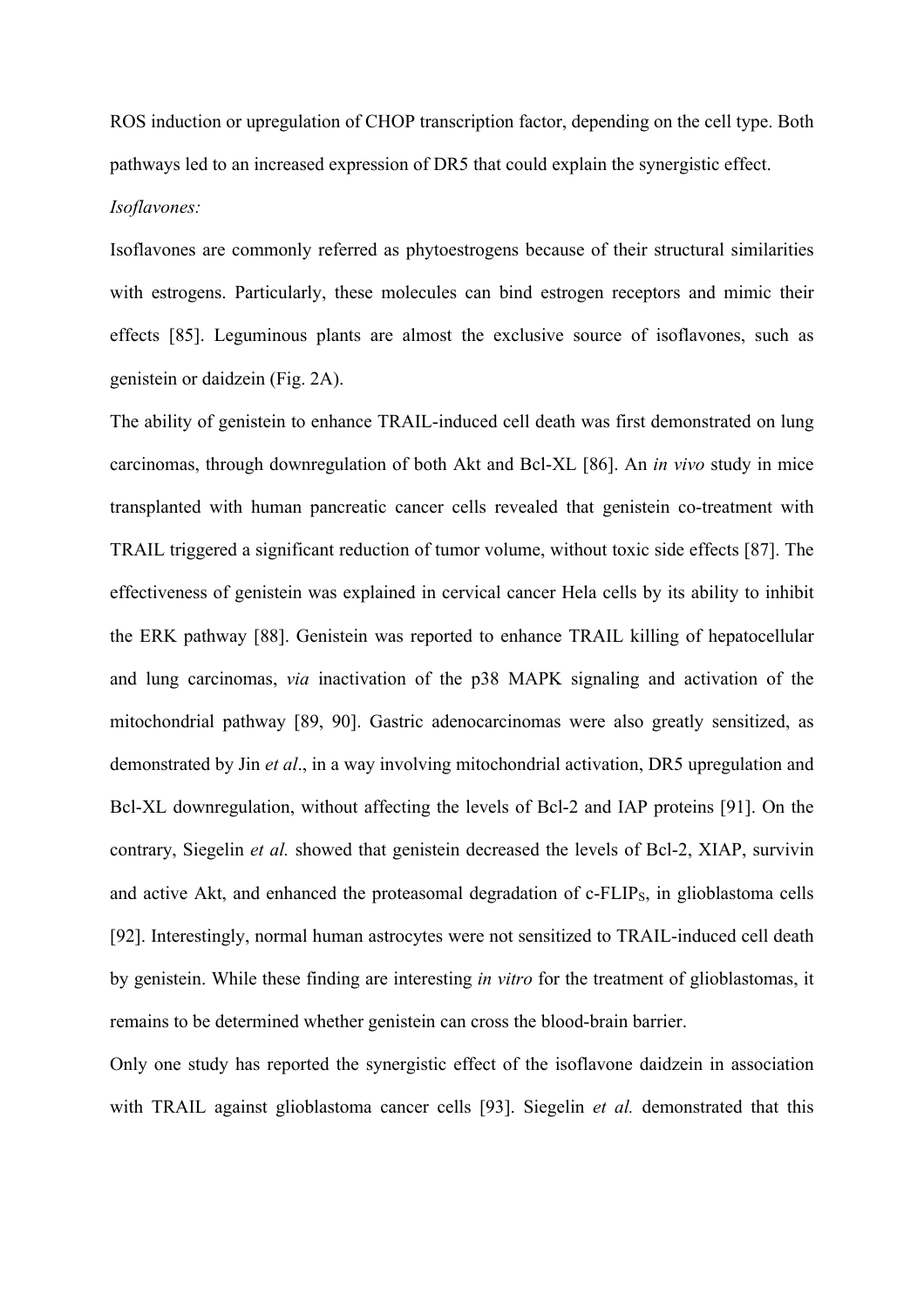synergy was essentially mediated *via* Bcl-2 downregulation, whereas c-FLIP, XIAP, survivin or the TRAIL receptors were not modulated.

#### *Chalcones*

Chalcone is the first compound in flavonoid biosynthesis and thus is widely found in all kind of plants. Two chalcone derivatives have been tested in combination with TRAIL, namely butein and isoliquiritigenin (Fig. 2A).

Butein, a chalcone purified from the barks of the lacquer tree *Rhus verniciflua*, was reported to enhance TRAIL-promoting effects on monoblastoma and leukemia cell lines, through an increase in DR5 expression at the membrane level [94]. This compound could be interesting for future clinical protocols because no toxicity was observed in normal lymphocytes and CD34+ cells from healthy donors.

Isoliquiritigenin is a chalcone derivative found abundantly in licorice. Co-treatment with subtoxic doses of isoliquiritigenin and TRAIL efficiently killed colorectal HT29 cells [95]. Expression of Bcl-2 and Bcl-XL was not changed, but a slight increase of DR5 was reported. However the importance of DR5 during the synergy was not assessed and the mechanism of action need to be further explored.

#### *Stilbenes*

Stilbenes are produced by plants that are subjected to various stressful conditions. Resveratrol has been widely studied for several years due to its anti-carcinogenic properties (Fig. 2B). Since 2003, ten different studies have assessed the potential of resveratrol to sensitize resistant cancer cells to TRAIL-induced apoptosis (Table 1). Resveratrol, at a concentration of 10 µM, was initially shown to be unable to sensitize prostate LNCaP cells to TRAIL [96]. In two other studies using ten fold higher concentrations, Fulda and Debatin reported that resveratrol sensitized various cancer cells to TRAIL-induced apoptosis, including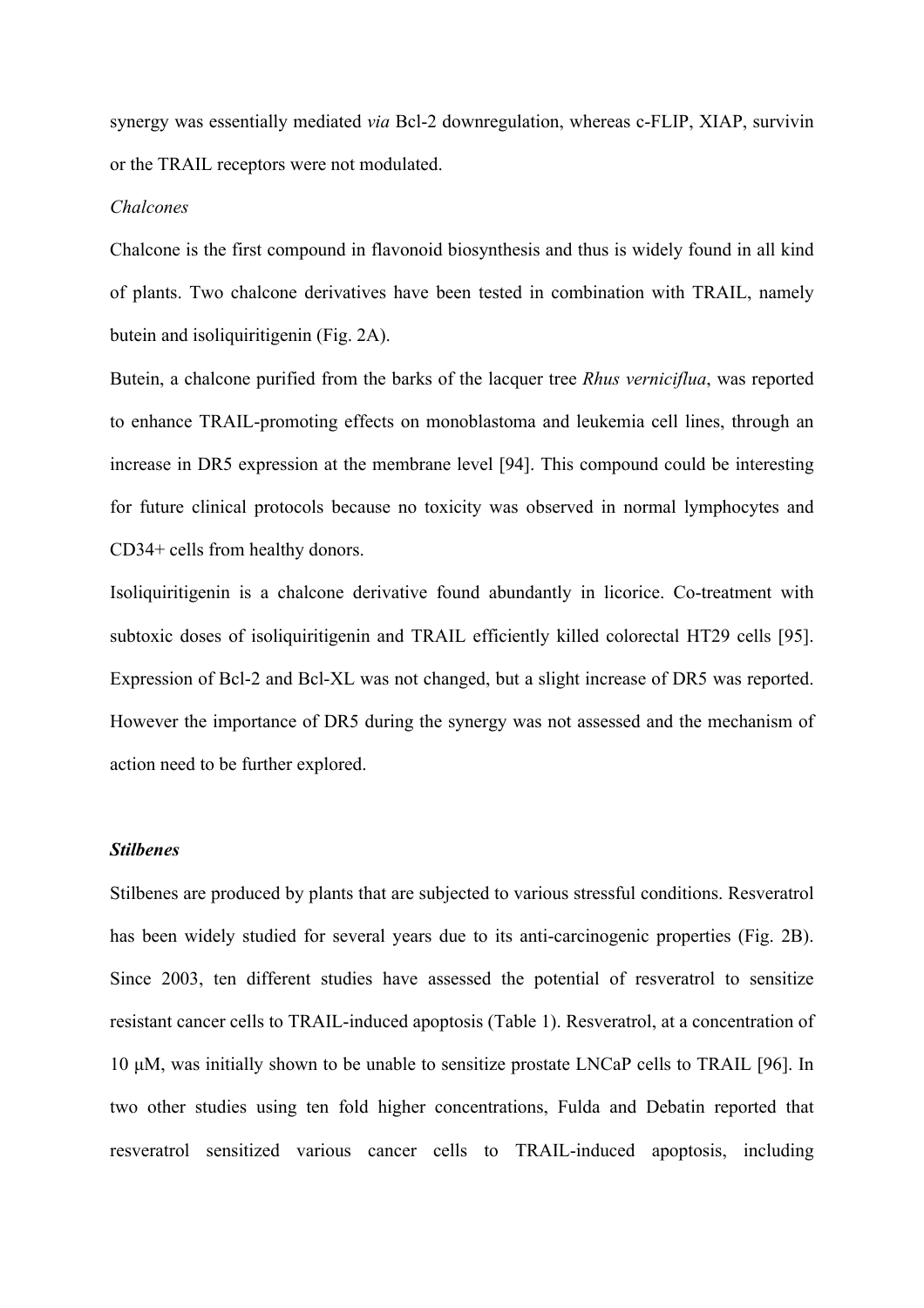neuroblastoma, medulloblastoma, glioblastoma, melanoma, T-cell leukemia and pancreatic, breast and colon carcinomas [97, 98]. Sensitization was associated with a p21-mediated cell cycle arrest and concomitant survivin depletion, independent of P53. Untransformed human fibroblasts remained insensitive to the co-treatment. Delmas *et al.* demonstrated that, while their expression levels remained the same, partitioning of the TRAIL receptors into lipid rafts was responsible for resveratrol's sensitizing activity in two carcinoma cell lines [99]. Later, Shankar *et al.* reported that resveratrol sensitized prostate carcinomas to TRAIL by way of the modulation of many molecular targets [100, 101]. The expression of survivin, Bcl-2, Bcl-XL and XIAP was inhibited while the expression of DR4, DR5, Bim, Bax, Bak, Noxa and PUMA was increased. Of note, sequential treatments were more efficient than co-treatment in triggering cell death in this study. Importantly, the combination was not toxic against normal prostate epithelial cells. Contrary to these results, Gill *et al.* observed no major changes regarding DR4, DR5, Bcl-2, Bcl-XL, survivin and XIAP on the same prostate cancer cell lines [102]. In their hands, c-IAP1 was downregulated but seemed to be only partially involved, because cIAP-1 siRNA alone did not restore the full sensitivity to TRAIL. The synergy could also be explained by the increased expression of Bax that could change the Bax/Bcl-2/Bcl-XL ratio, or upstream by the observed inactivation of the Akt pathway. Using the same prostate cells, Sallman *et al.* proposed that the combined effect of resveratrol and TRAIL is mediated by the inhibition of the src/jak-Stat1 pathway [103]. According to their study, resveratrol decreased Clusterin expression by inhibiting the phosphorylation of the Src and Jak kinases, resulting in loss of Stat1 activation. Using different melanoma cell lines, Ivanov *et al.* also demonstrated the efficacy of resveratrol associated with TRAIL [104]. They observed that the JNK-cJun and MAPK p38-ATF2 pathways were activated upon resveratrol pre-treatment, as well as many downstream targets such as c-FLIP, Bcl-XL, survivin and Cyclin D1. Moreover, normal human lung fibroblasts and melanocytes remained protected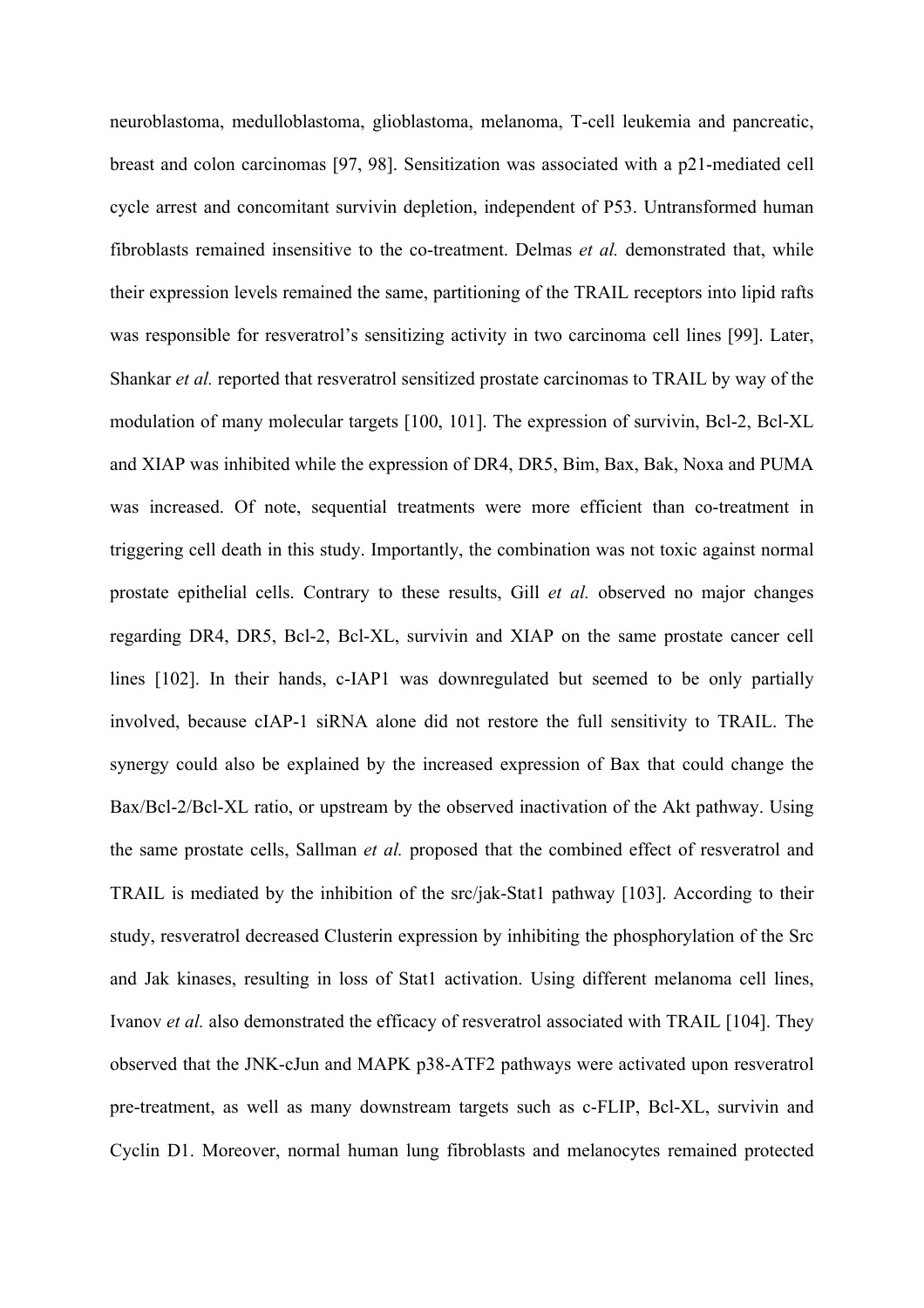from apoptosis. Despite many promising investigations regarding the effect of resveratrol, the TRAIL-enhancing properties of this phytochemical might depend on the cellular context. For example, researchers shown that three pancreatic carcinomas were resistant to the combined treatment, whereas one other cell line exhibited only a slight additive effect [82].

### *Lignans and flavonolignans*

Plant lignans are polyphenolic compounds which are referred as phytoestrogens, like isoflavones. Flavonolignans, such as silibinin, are heterodimers formed through the coupling of a flavonoid and a lignan component (Fig. 2C).

Nordihydroguaiaretic acid (NDGA) is a phenolic lignan that has been considered as a lipoxygenase inhibitor. This molecule was shown to enhance the pro-apoptotic effect of TRAIL in leukemia Jurkat cells, SW480 colon carcinomas and prostate cancer DU145 cells, without affecting normal PBMC [105]. The increased expression of DR5 at the membrane level was proposed to explain the synergy because most of the major apoptosis-related proteins such as Bcl-2, Bcl-XL, survivin, c-IAP1 and XIAP remained unaffected.

Honokiol is a lignan originally isolated from *Magnolia officinalis*. Raja *et al.* reported an interesting synergy with TRAIL on non-small cell lung cancer cell lines, which was accompanied by the modulation of proteins such as DR4, DR5, survivin and c-FLIP [106]. However, some clues highlighted the prevalence of c-FLIP regulation during honokiol and TRAIL co-treatment. Actually, c-FLIP inhibition appeared to be the earlier event, and its overexpression strongly abolished the synergy. The researchers went a step further in the experiment by testing different honokiol derivatives. They observed a correlation between the efficacy of these molecules and their ability to inhibit c-FLIP. Therefore, c-FLIP appeared to be critical for honokiol-mediated sensitization to TRAIL in this model.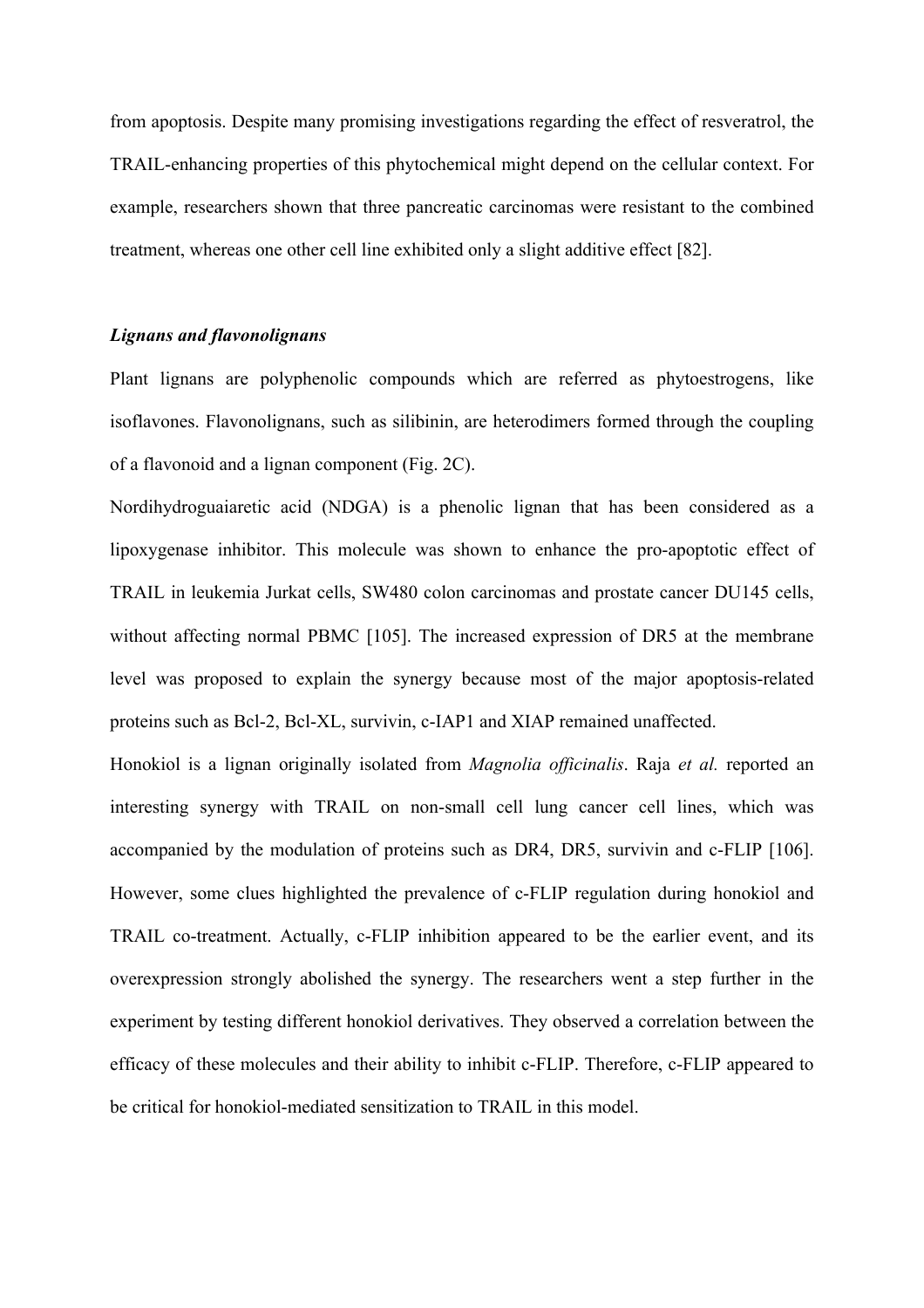Silibinin from the herb milk thistle was tested with TRAIL on glioma cells [107]. This flavonolignan exerted significant TRAIL-enhancing effects on gliomas but not on normal astrocytes. During synergy, DR5 appeared to be upregulated *via* the transcription factor CHOP, whereas survivin and c-FLIP were downregulated.

#### *Phenolic acids and derivatives*

Plant phenolic acids are derived either from benzoic acid or cinnamic acid (Fig. 2D). Curcumin is a hydroxycinnamic acid derivative responsible for the yellow color of the spice turmeric. Anticancer action of curcumin has given rise to many publications that have revealed a broad spectrum of molecular targets [108, 109]. Co-treatment with TRAIL has also been well studied since 2003 (Table 1). Deeb *et al.* demonstrated in human prostate carcinomas that curcumin-mediated sensitization to TRAIL involved both the activation of mitochondria [96] and the inhibition of NFκB signaling [110]. Curcumin was shown to block IkBα phosphorylation, thus allowing sustained sequestration of NFκB into the cytosol [111]. The combination of curcumin with TRAIL appeared to be safe for non-tumorigenic prostate epithelial cells. The authors further pointed out that in prostate cancer cells with high level of active Akt (LNCap and PC-3), sensitization to TRAIL by curcumin was mediated by the suppression of NFκB *via* inactivation of the Akt pathway. In prostate cancer cells that lack basal active Akt (DU145), sensitization was also mediated by inhibition of NFκB through the suppression of IκBα phosphorylation, but independently of Akt [112]. In both cases, NFκB inhibition by curcumin resulted in the inhibition of Bcl-2, Bcl-XL and XIAP expression. These results were confirmed *in vivo*, as prostate PC3 cells xenografted in mice were efficiently killed upon co-treatment [113]. Shankar *et al.* also studied the effect of curcumin and TRAIL on prostate carcinomas. They confirmed the observations of Deeb *et al.*  concerning the downregulation of XIAP, Bcl-2 and Bcl-XL, but showed in addition that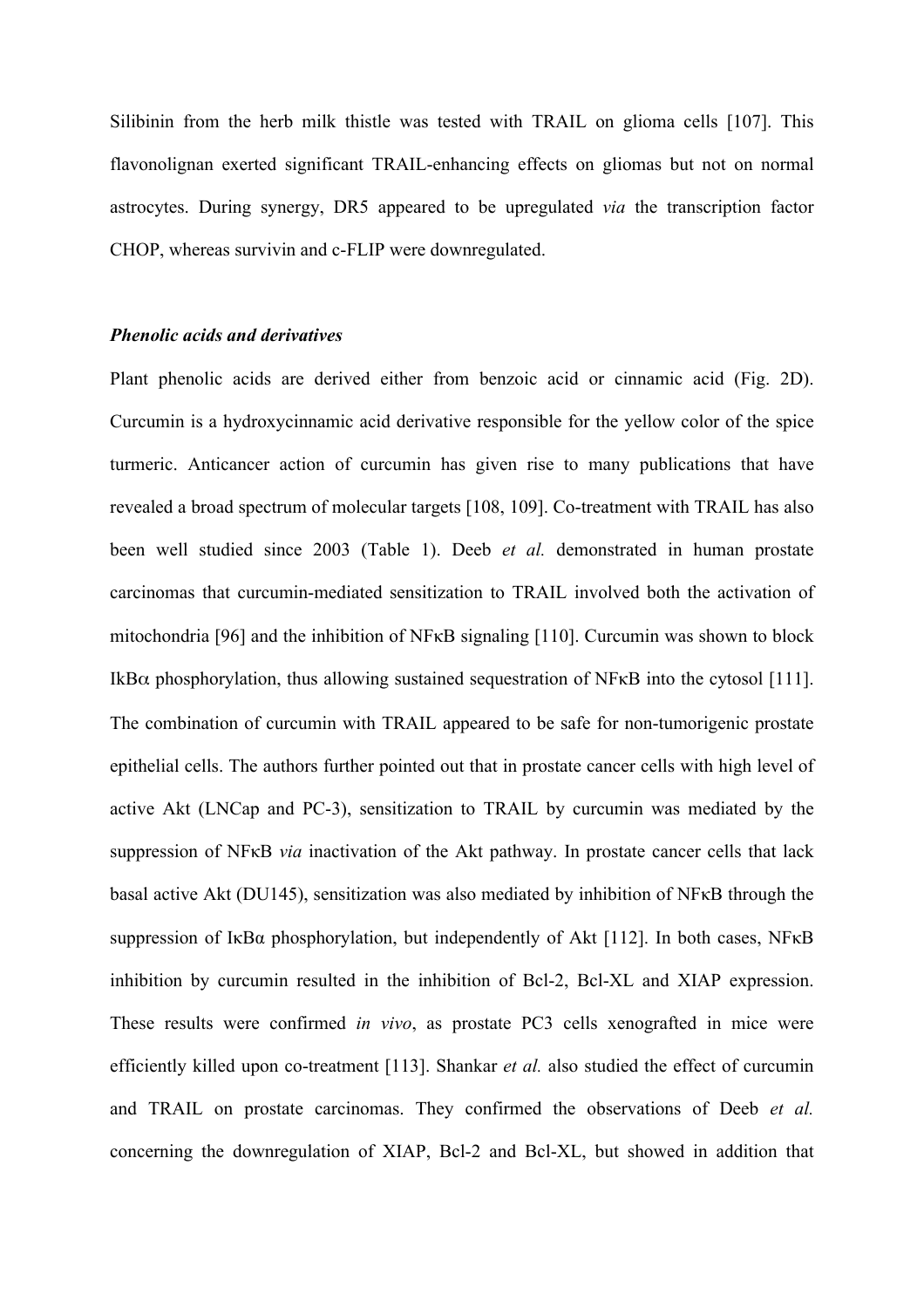survivin and Noxa were also inhibited whereas the levels of Bax, Bak, Bim, PUMA, DR4 and DR5 were augmented [114]. *In vivo* experiments performed on nude mice xenografted with prostate LNCAP cells revealed that treatment with a combination of curcumin and TRAIL inhibited tumor growth by apoptosis triggering, but also through the activation of antiproliferative, anti-angiogenic and anti-metastatic mechanisms [115]. Many proteins were positively regulated, such as DR4, DR5, Bax, Bak, p21 and p27, whereas NFκB was negatively regulated as well as its various gene products, including Bcl-2, Bcl-XL, and Cyclin D1. In contrast, Jung *et al.* demonstrated that in renal and hepatocellular carcinomas, curcumin and TRAIL mediated apoptosis occurred with no change in expression of Bcl-2, Bax, c-IAP2 or XIAP [116]. The synergy was proposed to be induced *via* a ROS-mediated DR5 upregulation, and the combination was safe toward non-malignant mesangial cells [117]. However in these settings, the transcription factor CHOP, although activated by ROS, was neither associated with curcumin-mediated DR5 upregulation nor with the synergistic activity of the combination. The mitochondrial pathway was proposed to play a minor role because Bcl-2 overexpression in hepatocarcinomas failed to interfere with the sensitization. Using Burkitt's lymphoma cells lacking a functional Bax protein, Hussain *et al.* came to similar conclusions [118]. However, the mitochondrial pathway was still activated upon co-treatment in Bax-deficient lymphomas, suggesting that Bak may compensate for the loss of Bax. Sensitization to TRAIL in these cells was also associated with the upregulation of DR5 and the inactivation of NFκB in a ROS dependent manner. The efficacy of curcumin and TRAIL association was also demonstrated in gliomas [119], bladder [120] and ovarian carcinomas [121]. Thereby, curcumin could be a potent phytochemical in order to overcome TRAILresistance in diverse cancer types.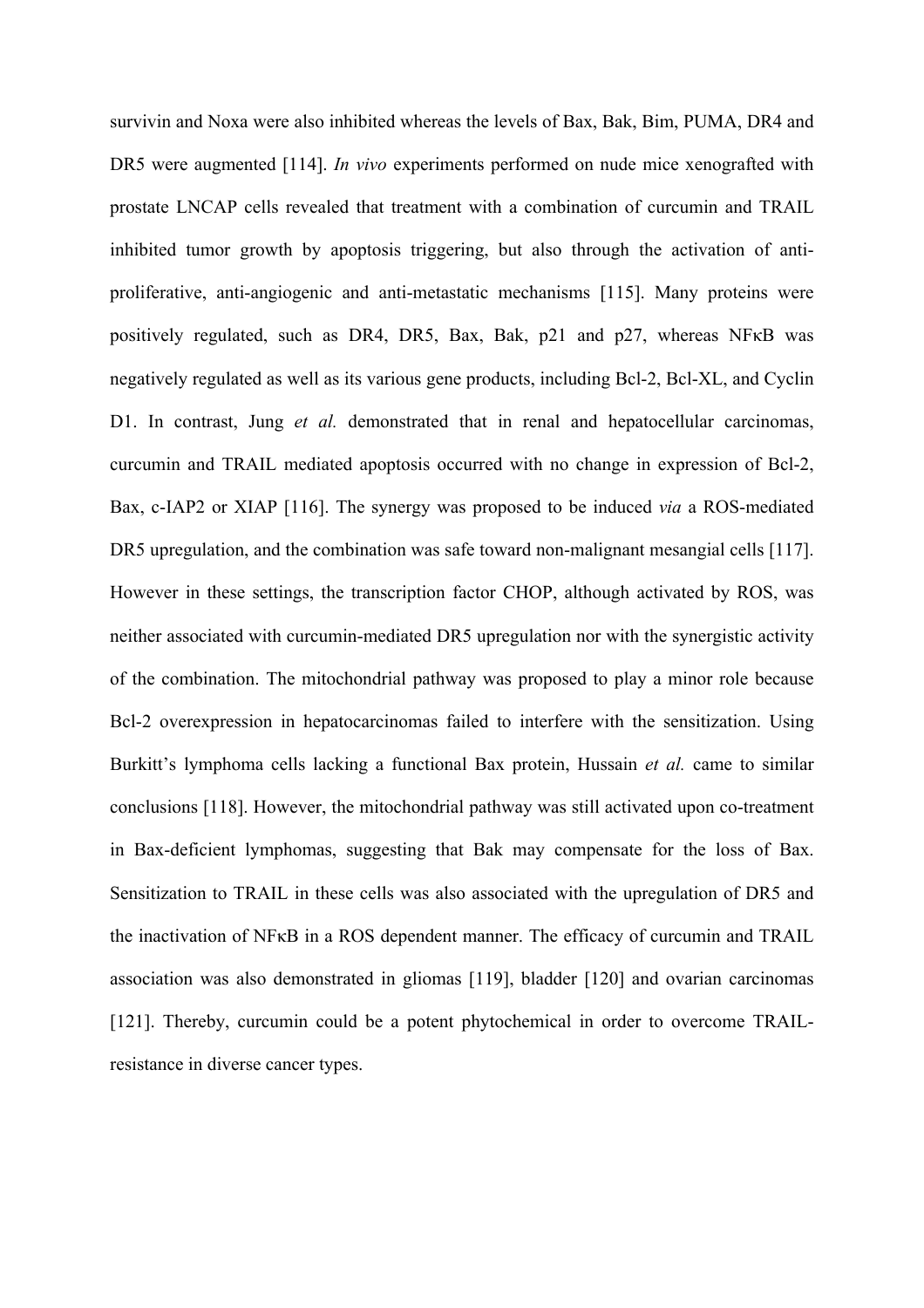Recently, another phenolic compound called cycloartenyl ferulate, extracted from rice bran oil, has been shown to potentiate TRAIL-induced cell death, which is associated with the upregulation of DR4, DR5 and Bak and the decrease in Bcl-2 expression [122].

#### *Synthetic flavonoids*

Given that naturally occurring flavonoids are interesting compounds for anticancer therapy or chemoprevention, researchers aimed to design synthetic versions that can be produced in large amounts. Thus, a semi-synthetic flavone called flavopiridol has been developed by Aventis (Fig. 3), and has been shown to display both *in vitro* and *in vivo* selective antitumor activity [123]. Phase I and II trials have demonstrated the absence of cytotoxicity of this molecule [124]. Flavopiridol was shown to efficiently synergize with TRAIL in several cancer types including cholangiocarcinomas [125] and leukemia cell lines [126] through the respective downregulation of Mcl-1 or XIAP. In hepatocarcinomas, co-administration of flavopiridol and TRAIL resulted in a decline of survivin expression and an increase of DR4 and DR5 at the membrane level [127]. In contrast, breast cancer cells were mainly sensitized by an enhanced formation of the TRAIL DISC and a downregulation of c-FLIP [128]. Likewise, a deregulation of c-FLIP was observed in myeloma and breast cancer cells [129]. Flavopiridol antitumor activity with TRAIL has also been reported in lung carcinomas [130].

#### **Concluding remarks**

The interest for natural substances in the treatment of cancer is not recent [131]. Many existing drugs have been discovered from plants used in traditional medicine. For the moment polyphenols are not yet used in anticancer therapy, but they are currently used as dietary supplements because of their known preventive properties against ageing, neurodegeneration, cardiovascular risk or cancer. The anticancer efficacy of polyphenols in association with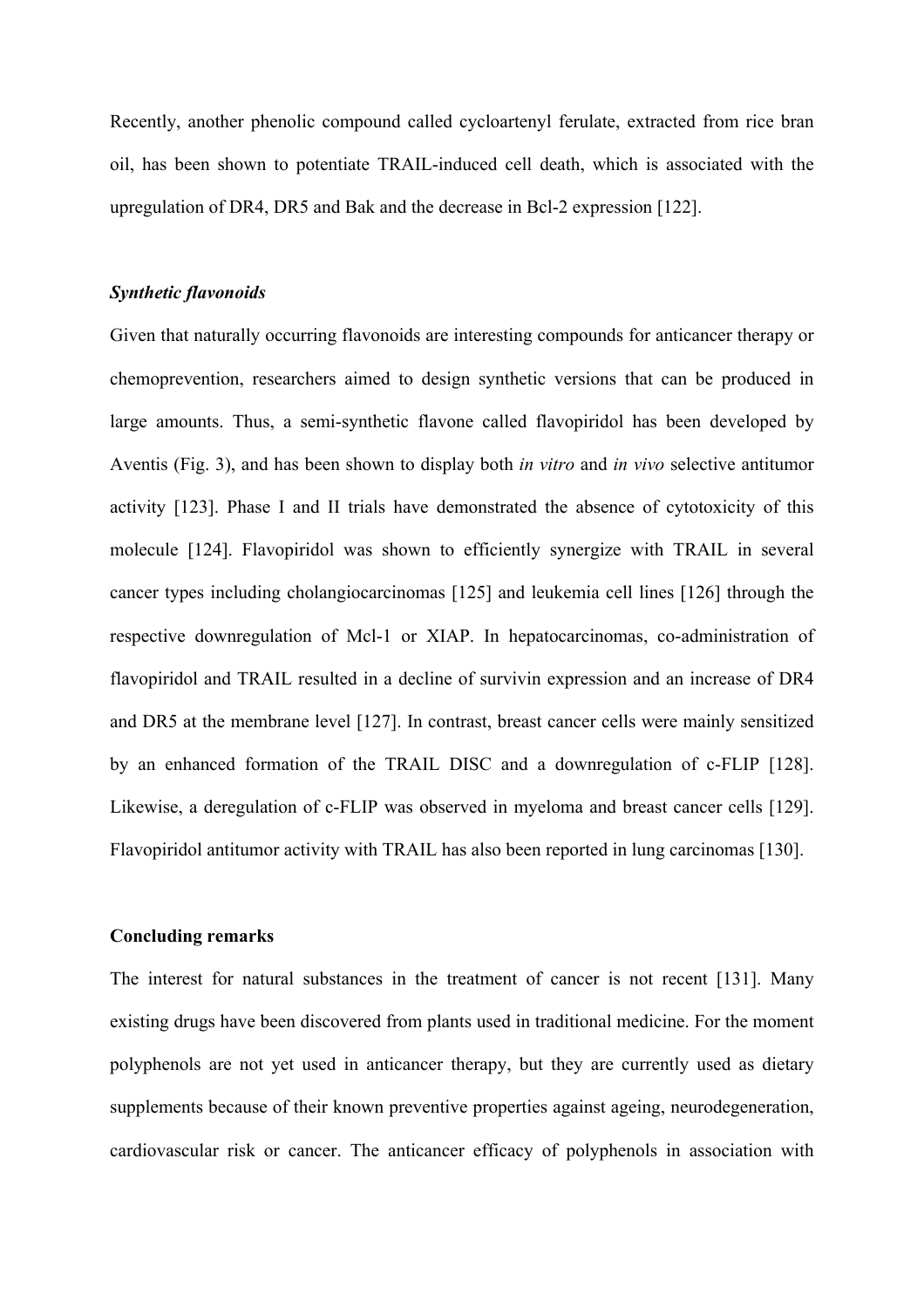chemotherapy, radiotherapy [132], or in combination with TRAIL [133, 134] in preclinical models is now well demonstrated. The molecular events driving tumor cell sensitization to TRAIL-induced cell death generally target both the intrinsic and the extrinsic pathways. In most cases, polyphenols are able to lower the threshold of caspase activation, thus allowing TRAIL-induced apoptosis triggering. Considering all the data published so far, it is difficult to define a general rule concerning the molecular action of each polyphenol. Rather, it appears that molecular events that allow engagement of the apoptotic machinery upon combined treatments largely depend on the cancer type, and on the signaling pathways engaged in controlling cell resistance to apoptosis. For example, in cancer cells that are resistant to TRAIL through a blockage of the intrinsic pathway, polyphenolic compounds are generally able to inhibit anti-apoptotic proteins of the Bcl-2 family such as Bcl-XL, Bcl-2 or Mcl-1, or to upregulate pro-apoptotic members such as Bax or Bak (Fig. 4). Likewise, inhibition of the Akt pathway by polyphenols can lead to the restoration of the mitochondrial pathway, affording an enhanced sensitivity of the tumor cells to TRAIL-induced cell death (Fig. 4). On the other hand, when the resistance occurs at the level of the extrinsic pathway, the synergistic activity of these polyphenols is often associated with the upregulation of the agonistic TRAIL receptors, the downregulation of c-FLIP, or through a facilitation of TRAIL receptor aggregation and DISC formation (Fig. 4). Interestingly, most of these synergistic activities appear to occur independently of *p53*, a tumor suppressor gene that confers resistance to anticancer treatments if mutated or deleted. Aside from polyphenols, it is relevant to mention that other agents with related structures, although not polyphenolic, could also sensitize cells to TRAIL by similar mechanisms of action, such as the triterpenoids celastrol [135, 136] and lupeol [137].

Overall, the finding that polyphenols exert multimodal sensitizing activities is very encouraging for future combined treatments with TRAIL or TRAIL derivatives. However it is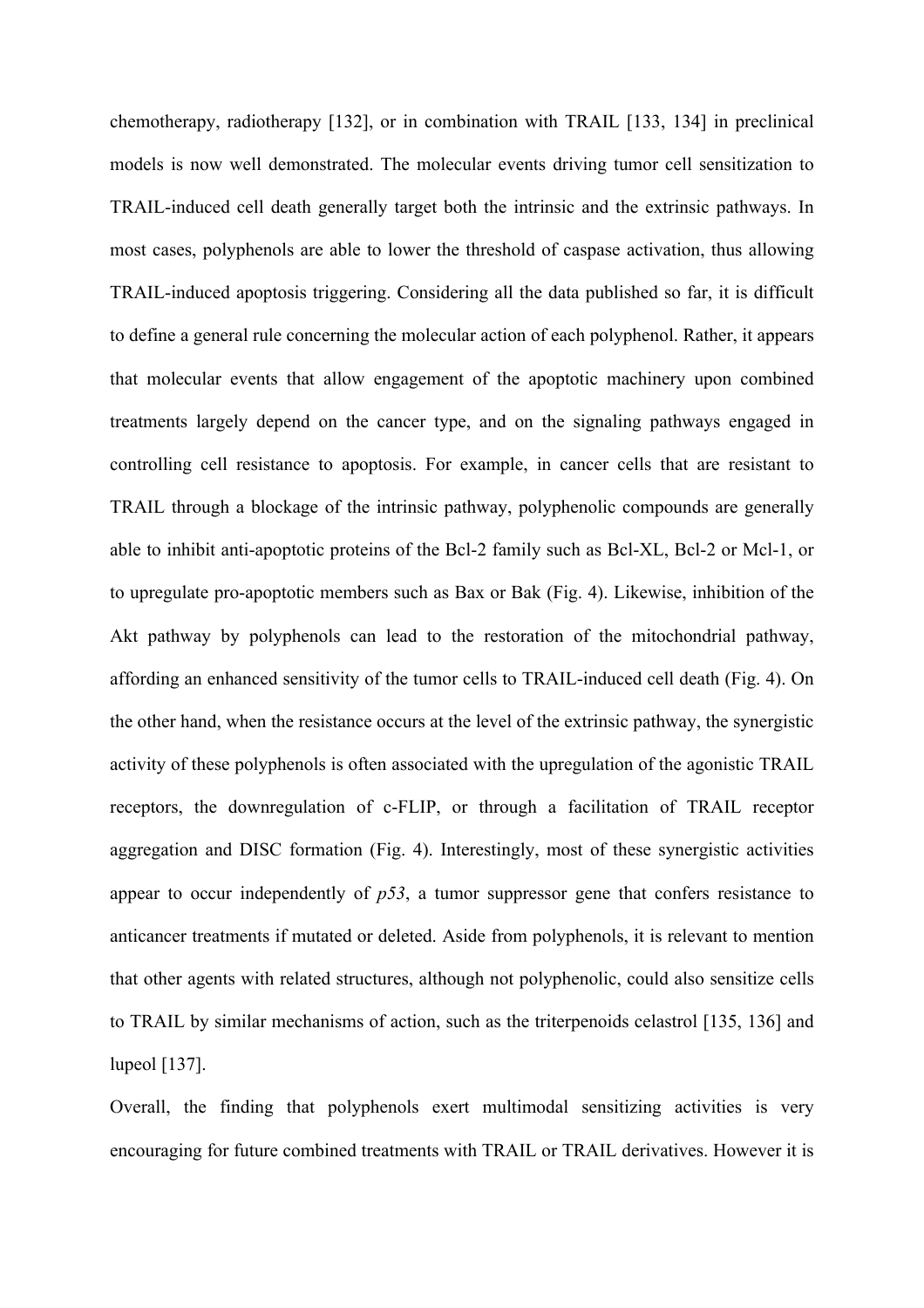crucial to be cautious about the clinical relevance of these *in vitro* studies. Most *in vitro* studies are likely to be relevant for intravenous administration protocols in future clinical uses, but not for nutritional intake of a polyphenol-rich food. Indeed, i*n vitro* studies are often performed with high concentrations of polyphenol that in no way mimic the concentration at the tumor site following oral delivery [138]. Moreover, the compounds tested in these studies are almost always native polyphenols, but these non-conjugated forms are found at low levels after oral administration due to fact that polyphenols are rapidly absorbed and metabolised, mainly as sulfates, glucuronates or methylated forms [139]. Thus, almost all the data collected correspond to a direct injection of polyphenols into the blood, but not to a dietary supplementation. The poor stability of polyphenolic compounds within the blood, although problematic, could nonetheless be resolved using various galenic formulations, such as calcium-pectinate beads or liposome-based delivery strategies [140, 141]. For example, intratumor injection of EGCG after encapsulation into liposomes provided interesting results in a mouse model of human cancer [142]. Liposomes protected EGCG from degradation and increased cell death in melanomas and colon carcinomas compared to free EGCG. Thus, liposomes could allow the use of lower doses of polyphenol and possibly reduce side effects without reducing their anticancer efficacy. Accordingly, it has been demonstrated that encapsulation of quercetin into liposomes drastically increases its lifetime in plasma, and allows increased quercetin delivery to the tumor, leading to cancer growth inhibition in tumor-bearing mice after intravenous injection [143]. Interestingly, liposome-mediated quercetin delivery into the kidney and the lungs was lower as compared to free quercetin, a finding that may prove useful to limit treatment side effects. According to the authors, the tumor-selectivity of these liposomes could be explained by the presence of defects in the capillary endothelium of tumoral tissues, which allow their extravasion from the blood to the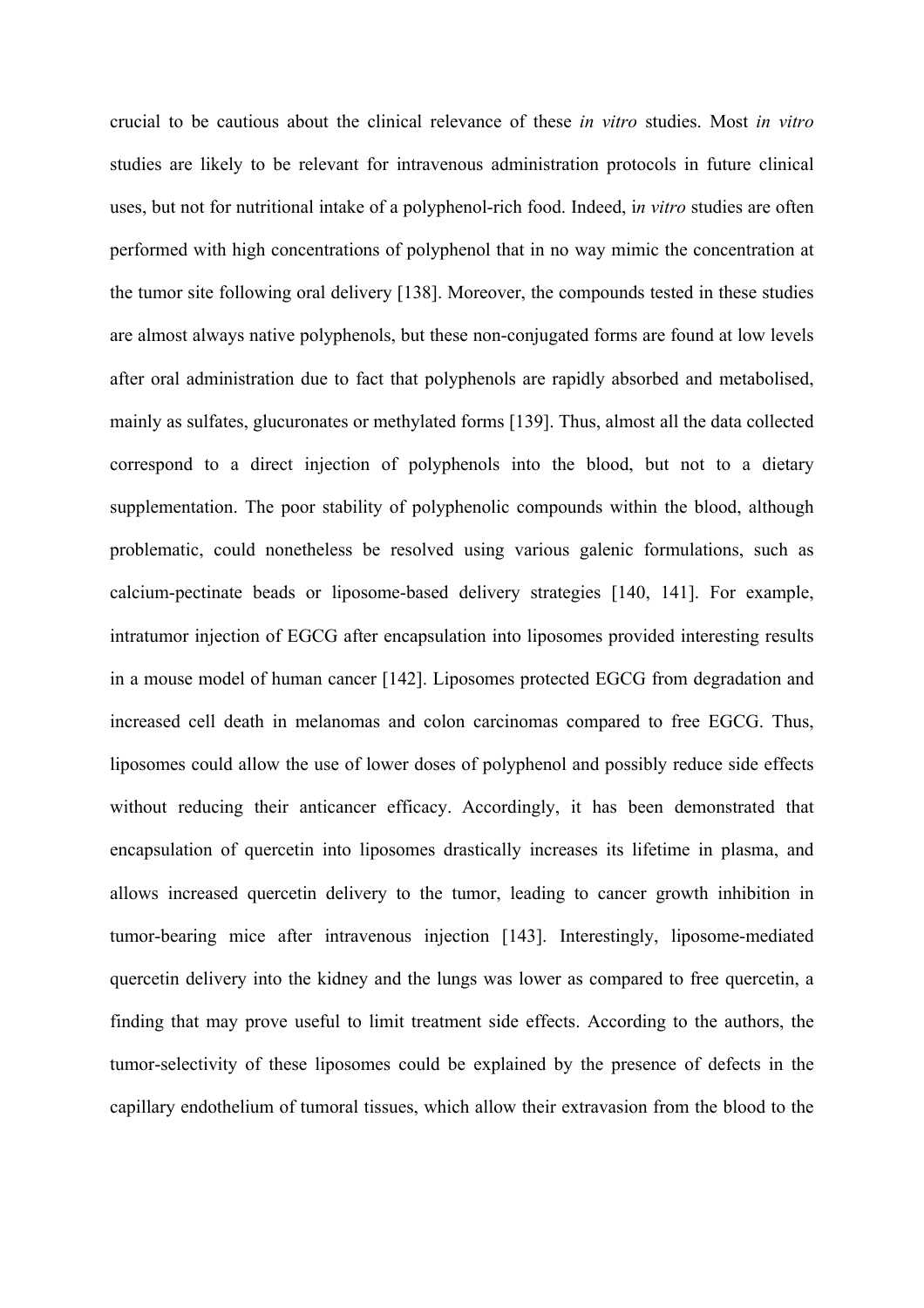tumor cells [143]. Therefore, the use of liposomes for intravenous administration of polyphenols could be relevant for the treatment of solid tumors.

Alternatively, direct administration by application onto the skin may be considered in the case of skin cancers, including melanomas. Indeed, topically applied resveratrol was shown to be a safe and efficient approach for transdermal delivery of active polyphenols into the skin [144]. These preliminary *in vitro* studies are very promising and encouraging for the use of polyphenols and TRAIL for future therapeutic protocols. Both compounds exert specific antitumor activity, and the combination of the two molecules is proven safe for normal cells, at least *in vitro*. Thus, future work *in vivo* should help our understanding of the different mechanisms for synergy, and ultimately clinical trials will reveal whether a combination treatment utilising TRAIL and natural polyphenols represents a realistic and effective anticancer therapy.

#### **Acknowledgments:**

This work is supported by grants of the Conseil Regional de Bourgogne, the INCa (Institut National du Cancer) Canceropôle Grand-Est, ANR (Agence Nationale de la Recherche, ANR-06-JCJC-0103 and 07-PCV-0031) and the European Community (ApopTrain Marie Curie RTN) (O.M.). G.J. is supported by a fellowship from the Ligue Nationale Contre le Cancer. S.S. is supported by the INCa (POLYNOM-174).

### **References:**

- 1. Ashkenazi A, Holland P, Eckhardt SG (2008) Ligand-based targeting of apoptosis in cancer: the potential of recombinant human apoptosis ligand 2/Tumor necrosis factorrelated apoptosis-inducing ligand (rhApo2L/TRAIL). J Clin Oncol 26:3621-30.
- 2. Trarbach T, Moehler M, Heinemann V, Kohne CH, Przyborek M, Schulz C, Sneller V, Gallant G, Kanzler S (2010) Phase II trial of mapatumumab, a fully human agonistic monoclonal antibody that targets and activates the tumour necrosis factor apoptosis-inducing ligand receptor-1 (TRAIL-R1), in patients with refractory colorectal cancer. Br J Cancer 102:506-12.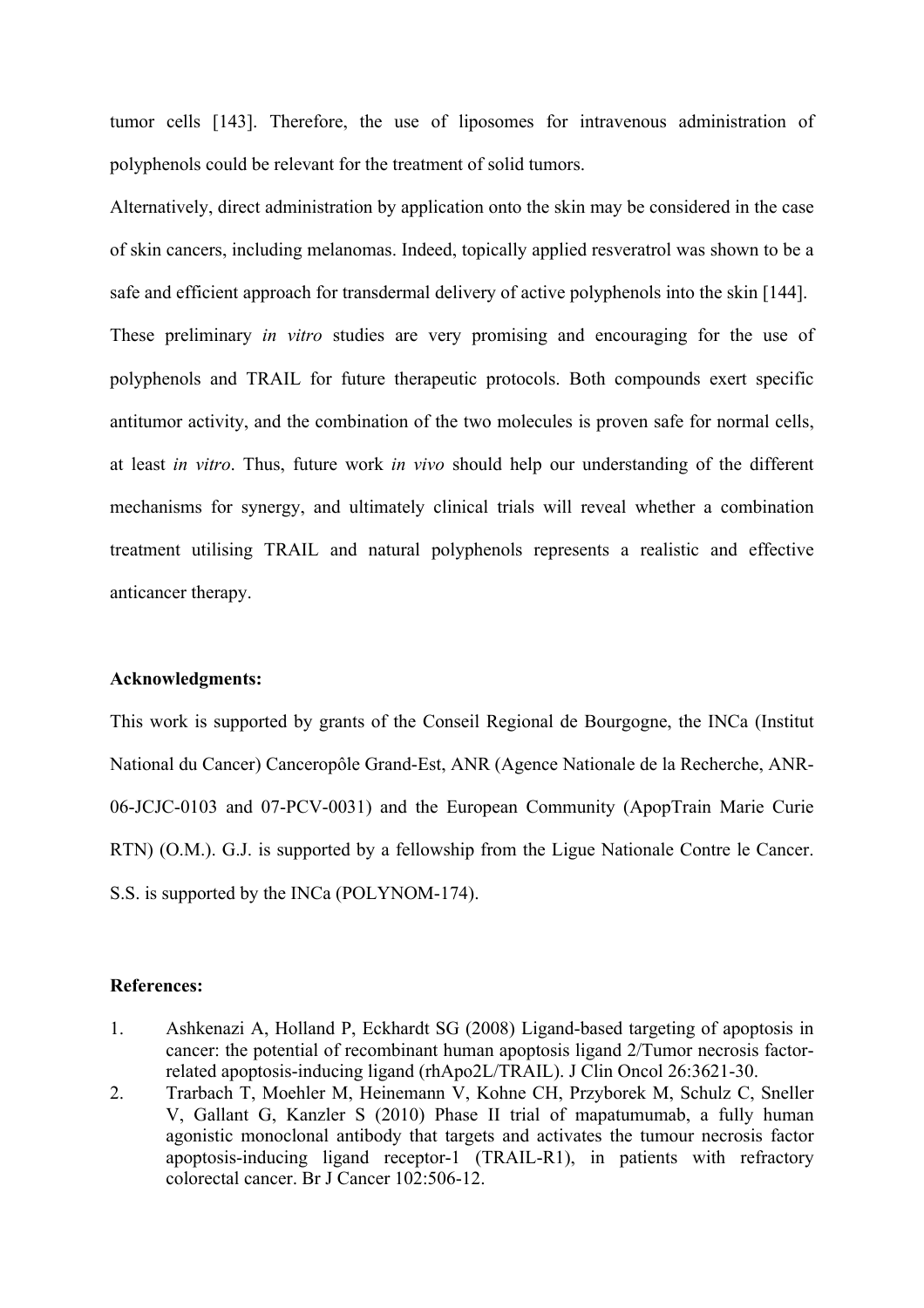- 3. Newsom-Davis T, Prieske S, Walczak H (2009) Is TRAIL the holy grail of cancer therapy? Apoptosis 14:607-23.
- 4. Ashkenazi A, Pai RC, Fong S, Leung S, Lawrence DA, Marsters SA, Blackie C, Chang L, McMurtrey AE, Hebert A, DeForge L, Koumenis IL, Lewis D, Harris L, Bussiere J, Koeppen H, Shahrokh Z, Schwall RH (1999) Safety and antitumor activity of recombinant soluble Apo2 ligand. J Clin Invest 104:155-62.
- 5. Kelley SK, Harris LA, Xie D, Deforge L, Totpal K, Bussiere J, Fox JA (2001) Preclinical studies to predict the disposition of Apo2L/tumor necrosis factor-related apoptosis-inducing ligand in humans: characterization of in vivo efficacy, pharmacokinetics, and safety. J Pharmacol Exp Ther 299:31-8.
- 6. Lawrence D, Shahrokh Z, Marsters S, Achilles K, Shih D, Mounho B, Hillan K, Totpal K, DeForge L, Schow P, Hooley J, Sherwood S, Pai R, Leung S, Khan L, Gliniak B, Bussiere J, Smith CA, Strom SS, Kelley S, Fox JA, Thomas D, Ashkenazi A (2001) Differential hepatocyte toxicity of recombinant Apo2L/TRAIL versions. Nat Med 7:383-5.
- 7. Zauli G, Secchiero P (2006) The role of the TRAIL/TRAIL receptors system in hematopoiesis and endothelial cell biology. Cytokine Growth Factor Rev 17:245-57.
- 8. Boehrer S, Nowak D, Hoelzer D, Mitrou PS, Chow KU (2006) The molecular biology of TRAIL-mediated signaling and its potential therapeutic exploitation in hematopoietic malignancies. Curr Med Chem 13:2091-100.
- 9. Cretney E, Shanker A, Yagita H, Smyth MJ, Sayers TJ (2006) TNF-related apoptosisinducing ligand as a therapeutic agent in autoimmunity and cancer. Immunol Cell Biol 84:87-98.
- 10. Diehl GE, Yue HH, Hsieh K, Kuang AA, Ho M, Morici LA, Lenz LL, Cado D, Riley LW, Winoto A (2004) TRAIL-R as a negative regulator of innate immune cell responses. Immunity 21:877-89.
- 11. Janssen EM, Droin NM, Lemmens EE, Pinkoski MJ, Bensinger SJ, Ehst BD, Griffith TS, Green DR, Schoenberger SP (2005) CD4+ T-cell help controls CD8+ T-cell memory via TRAIL-mediated activation-induced cell death. Nature 434:88-93.
- 12. Cretney E, Takeda K, Yagita H, Glaccum M, Peschon JJ, Smyth MJ (2002) Increased susceptibility to tumor initiation and metastasis in TNF-related apoptosis-inducing ligand-deficient mice. J Immunol 168:1356-61.
- 13. Schmaltz C, Alpdogan O, Kappel BJ, Muriglan SJ, Rotolo JA, Ongchin J, Willis LM, Greenberg AS, Eng JM, Crawford JM, Murphy GF, Yagita H, Walczak H, Peschon JJ, van den Brink MR (2002) T cells require TRAIL for optimal graft-versus-tumor activity. Nat Med 8:1433-7.
- 14. Grosse-Wilde A, Kemp CJ (2008) Metastasis suppressor function of tumor necrosis factor-related apoptosis-inducing ligand-R in mice: implications for TRAIL-based therapy in humans? Cancer Res 68:6035-7.
- 15. Secchiero P, Lamberti G, Corallini F, Melloni E, Guarnotta C, Sebastiani A, Zauli G (2009) Conjunctival sac fluid contains elevated levels of soluble TRAIL: implications for the anti-tumoral surveillance of the anterior surface of the eye. J Cell Physiol 218:199-204.
- 16. Bem RA, Bos AP, Wosten-van Asperen RM, Bruijn M, Lutter R, Sprick MR, van Woensel JB (2009) Potential Role of Soluble TRAIL in Epithelial Injury in Children with Severe RSV Infection. Am J Respir Cell Mol Biol Doi:10.1165/rcmb.2009- 0100OC.:
- 17. Han LH, Sun WS, Ma CH, Zhang LN, Liu SX, Zhang Q, Gao LF, Chen YH (2002) Detection of soluble TRAIL in HBV infected patients and its clinical implications. World J Gastroenterol 8:1077-80.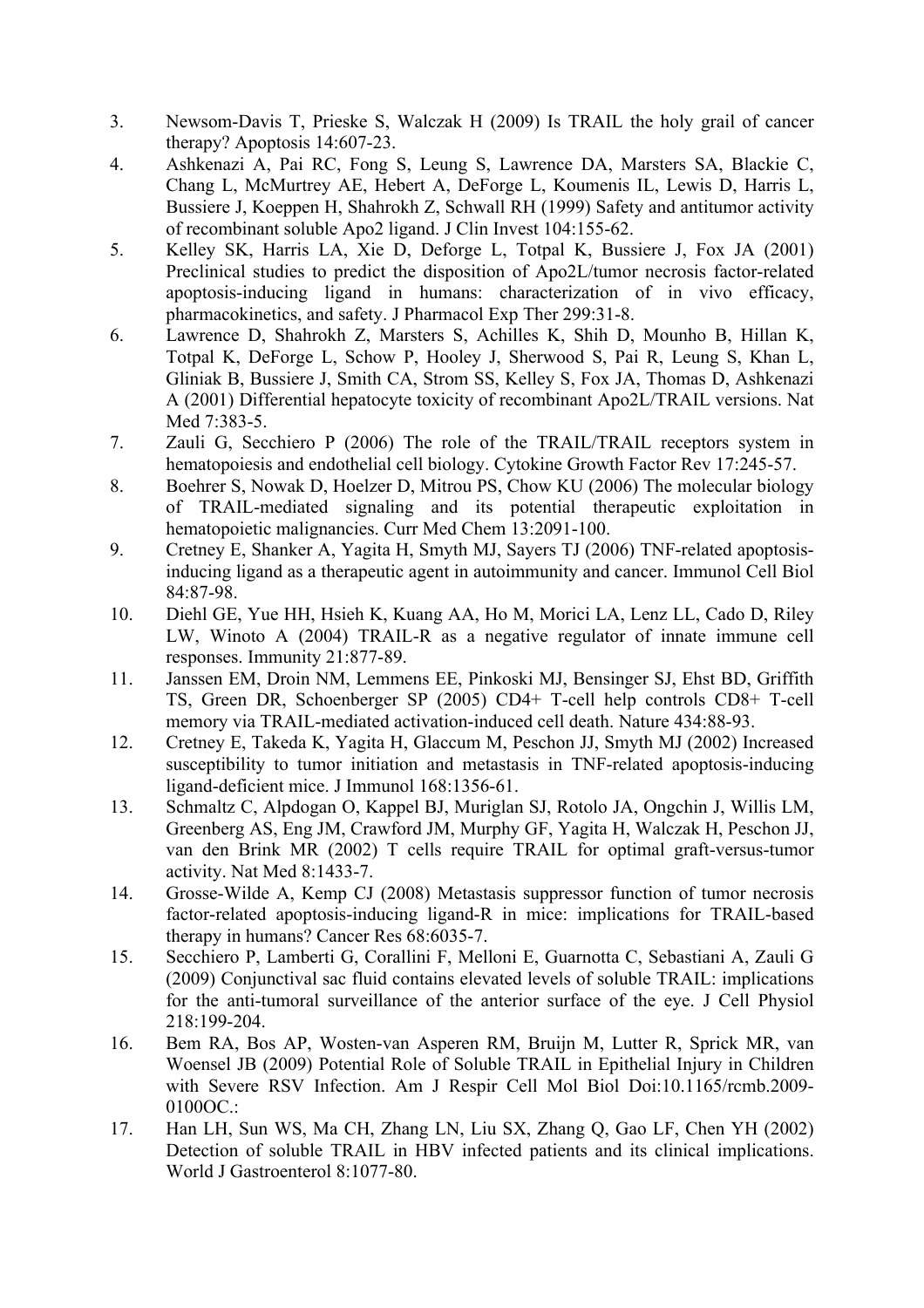- 18. Schneider P, Holler N, Bodmer JL, Hahne M, Frei K, Fontana A, Tschopp J (1998) Conversion of membrane-bound Fas(CD95) ligand to its soluble form is associated with downregulation of its proapoptotic activity and loss of liver toxicity. J Exp Med 187:1205-13.
- 19. Pan G, O'Rourke K, Chinnaiyan AM, Gentz R, Ebner R, Ni J, Dixit VM (1997) The receptor for the cytotoxic ligand TRAIL. Science 276:111-3.
- 20. Chaudhary PM, Eby M, Jasmin A, Bookwalter A, Murray J, Hood L (1997) Death receptor 5, a new member of the TNFR family, and DR4 induce FADD-dependent apoptosis and activate the NF-kappaB pathway. Immunity 7:821-30.
- 21. Walczak H, Degli-Esposti MA, Johnson RS, Smolak PJ, Waugh JY, Boiani N, Timour MS, Gerhart MJ, Schooley KA, Smith CA, Goodwin RG, Rauch CT (1997) TRAIL-R2: a novel apoptosis-mediating receptor for TRAIL. Embo J 16:5386-97.
- 22. Schneider P, Bodmer JL, Thome M, Hofmann K, Holler N, Tschopp J (1997) Characterization of two receptors for TRAIL. FEBS Lett 416:329-34.
- 23. MacFarlane M, Ahmad M, Srinivasula SM, Fernandes-Alnemri T, Cohen GM, Alnemri ES (1997) Identification and molecular cloning of two novel receptors for the cytotoxic ligand TRAIL. J Biol Chem 272:25417-20.
- 24. Degli-Esposti MA, Smolak PJ, Walczak H, Waugh J, Huang CP, DuBose RF, Goodwin RG, Smith CA (1997) Cloning and characterization of TRAIL-R3, a novel member of the emerging TRAIL receptor family. J Exp Med 186:1165-70.
- 25. Pan G, Ni J, Wei YF, Yu G, Gentz R, Dixit VM (1997) An antagonist decoy receptor and a death domain-containing receptor for TRAIL. Science 277:815-8.
- 26. Degli-Esposti MA, Dougall WC, Smolak PJ, Waugh JY, Smith CA, Goodwin RG (1997) The novel receptor TRAIL-R4 induces NF-kappaB and protects against TRAIL-mediated apoptosis, yet retains an incomplete death domain. Immunity 7:813- 20.
- 27. Marsters SA, Sheridan JP, Pitti RM, Huang A, Skubatch M, Baldwin D, Yuan J, Gurney A, Goddard AD, Godowski P, Ashkenazi A (1997) A novel receptor for Apo2L/TRAIL contains a truncated death domain. Curr Biol 7:1003-6.
- 28. Scaffidi C, Fulda S, Srinivasan A, Friesen C, Li F, Tomaselli KJ, Debatin KM, Krammer PH, Peter ME (1998) Two CD95 (APO-1/Fas) signaling pathways. EMBO J 17:1675-87.
- 29. Ozoren N, El-Deiry WS (2002) Defining characteristics of Types I and II apoptotic cells in response to TRAIL. Neoplasia 4:551-7.
- 30. LeBlanc H, Lawrence D, Varfolomeev E, Totpal K, Morlan J, Schow P, Fong S, Schwall R, Sinicropi D, Ashkenazi A (2002) Tumor-cell resistance to death receptor- induced apoptosis through mutational inactivation of the proapoptotic Bcl-2 homolog Bax. Nat Med 8:274-81.
- 31. Scaffidi C, Schmitz I, Zha J, Korsmeyer SJ, Krammer PH, Peter ME (1999) Differential modulation of apoptosis sensitivity in CD95 type I and type II cells. J Biol Chem 274:22532-8.
- 32. Aggarwal BB, Bhardwaj U, Takada Y (2004) Regulation of TRAIL-induced apoptosis by ectopic expression of antiapoptotic factors. Vitam Horm 67:453-83.
- 33. LaCasse EC, Mahoney DJ, Cheung HH, Plenchette S, Baird S, Korneluk RG (2008) IAP-targeted therapies for cancer. Oncogene 27:6252-75.
- 34. Ricci MS, Jin Z, Dews M, Yu D, Thomas-Tikhonenko A, Dicker DT, El-Deiry WS (2004) Direct repression of FLIP expression by c-myc is a major determinant of TRAIL sensitivity. Mol Cell Biol 24:8541-55.
- 35. Micheau O, Tschopp J (2003) Induction of TNF receptor I-mediated apoptosis via two sequential signaling complexes. Cell 114:181-190.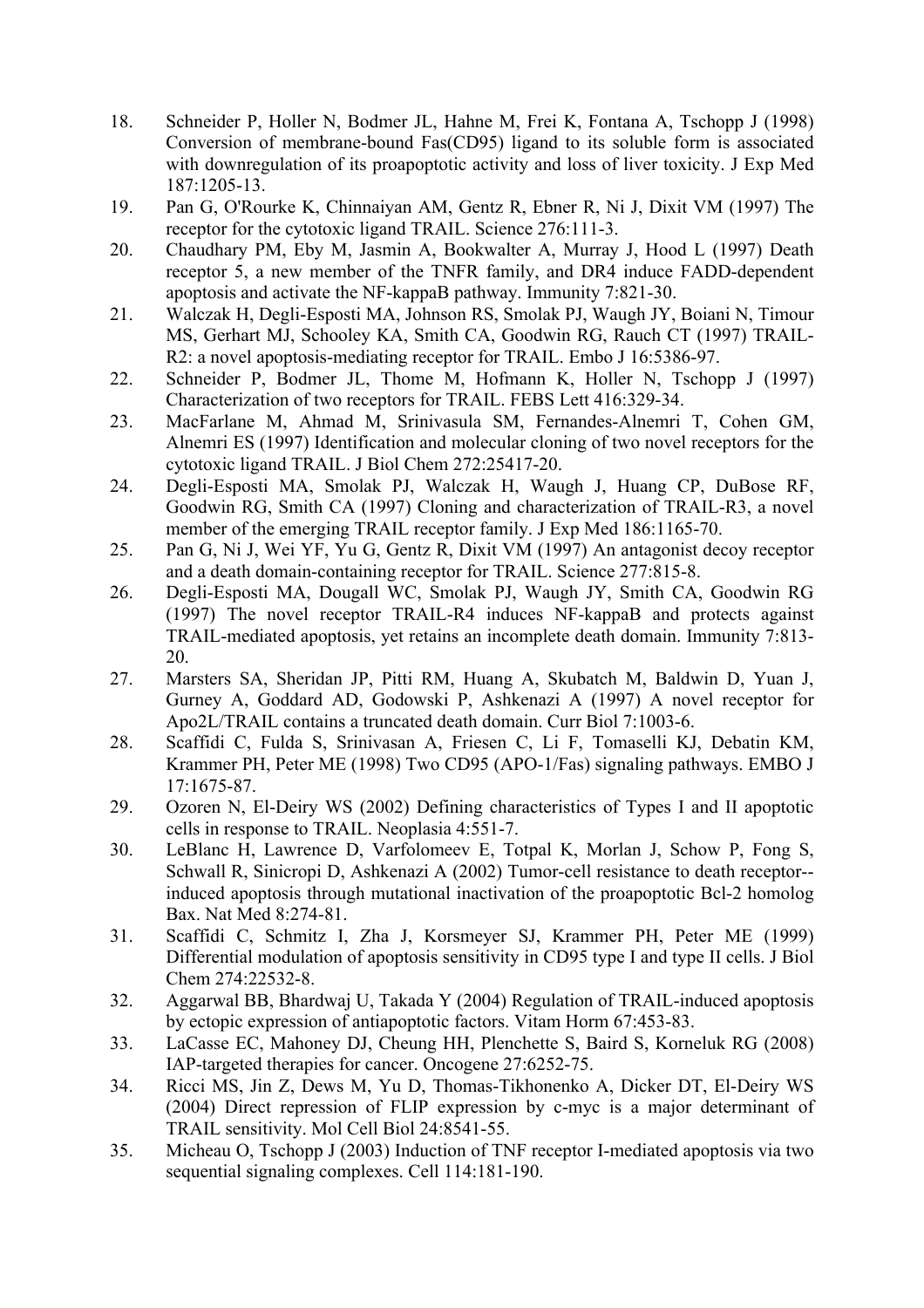- 36. Merino D, Lalaoui N, Morizot A, Schneider P, Solary E, Micheau O (2006) Differential inhibition of TRAIL-mediated DR5-DISC formation by decoy receptors 1 and 2. Mol Cell Biol 26:7046-55.
- 37. Rossin A, Derouet M, Abdel-Sater F, Hueber AO (2009) Palmitoylation of the TRAIL receptor DR4 confers an efficient TRAIL-induced cell death signalling. Biochem J 419:185-92, 2 p following 192.
- 38. Wagner KW, Punnoose EA, Januario T, Lawrence DA, Pitti RM, Lancaster K, Lee D, von Goetz M, Yee SF, Totpal K, Huw L, Katta V, Cavet G, Hymowitz SG, Amler L, Ashkenazi A (2007) Death-receptor O-glycosylation controls tumor-cell sensitivity to the proapoptotic ligand Apo2L/TRAIL. Nat Med 13:1070-7.
- 39. Yoshida T, Shiraishi T, Horinaka M, Wakada M, Sakai T (2007) Glycosylation modulates TRAIL-R1/death receptor 4 protein: different regulations of two proapoptotic receptors for TRAIL by tunicamycin. Oncol Rep 18:1239-42.
- 40. Thorburn A, Behbakht K, Ford H (2008) TRAIL receptor-targeted therapeutics: resistance mechanisms and strategies to avoid them. Drug Resist Updat 11:17-24.
- 41. Zhang L, Fang B (2005) Mechanisms of resistance to TRAIL-induced apoptosis in cancer. Cancer Gene Ther 12:228-37.
- 42. Kim M, Park SY, Pai HS, Kim TH, Billiar TR, Seol DW (2004) Hypoxia inhibits tumor necrosis factor-related apoptosis-inducing ligand-induced apoptosis by blocking Bax translocation. Cancer Res 64:4078-81.
- 43. Mahalingam D, Szegezdi E, Keane M, Jong S, Samali A (2009) TRAIL receptor signalling and modulation: Are we on the right TRAIL? Cancer Treat Rev 35:280-8.
- 44. D'Archivio M, Filesi C, Di Benedetto R, Gargiulo R, Giovannini C, Masella R (2007) Polyphenols, dietary sources and bioavailability. Ann Ist Super Sanita 43:348-61.
- 45. Ramos S (2008) Cancer chemoprevention and chemotherapy: dietary polyphenols and signalling pathways. Mol Nutr Food Res 52:507-26.
- 46. Depeint F, Gee JM, Williamson G, Johnson IT (2002) Evidence for consistent patterns between flavonoid structures and cellular activities. Proc Nutr Soc 61:97-103.
- 47. Murzakhmetova M, Moldakarimov S, Tancheva L, Abarova S, Serkedjieva J (2008) Antioxidant and prooxidant properties of a polyphenol-rich extract from Geranium sanguineum L. in vitro and in vivo. Phytother Res 22:746-51.
- 48. Sakao K, Fujii M, Hou DX (2009) Clarification of the Role of Quercetin Hydroxyl Groups in Superoxide Generation and Cell Apoptosis by Chemical Modification. Biosci Biotechnol Biochem 73:2048-53.
- 49. Harborne JB, Williams CA (2000) Advances in flavonoid research since 1992. Phytochemistry 55:481-504.
- 50. Thomasset S, Teller N, Cai H, Marko D, Berry DP, Steward WP, Gescher AJ (2009) Do anthocyanins and anthocyanidins, cancer chemopreventive pigments in the diet, merit development as potential drugs? Cancer Chemother Pharmacol 64:201-11.
- 51. Hafeez BB, Siddiqui IA, Asim M, Malik A, Afaq F, Adhami VM, Saleem M, Din M, Mukhtar H (2008) A dietary anthocyanidin delphinidin induces apoptosis of human prostate cancer PC3 cells in vitro and in vivo: involvement of nuclear factor-kappaB signaling. Cancer Res 68:8564-72.
- 52. Ding M, Feng R, Wang SY, Bowman L, Lu Y, Qian Y, Castranova V, Jiang BH, Shi X (2006) Cyanidin-3-glucoside, a natural product derived from blackberry, exhibits chemopreventive and chemotherapeutic activity. J Biol Chem 281:17359-68.
- 53. Kuo PL, Hsu YL, Lin TC, Lin LT, Lin CC (2004) Induction of apoptosis in human breast adenocarcinoma MCF-7 cells by prodelphinidin B-2 3,3'-di-O-gallate from Myrica rubra via Fas-mediated pathway. J Pharm Pharmacol 56:1399-406.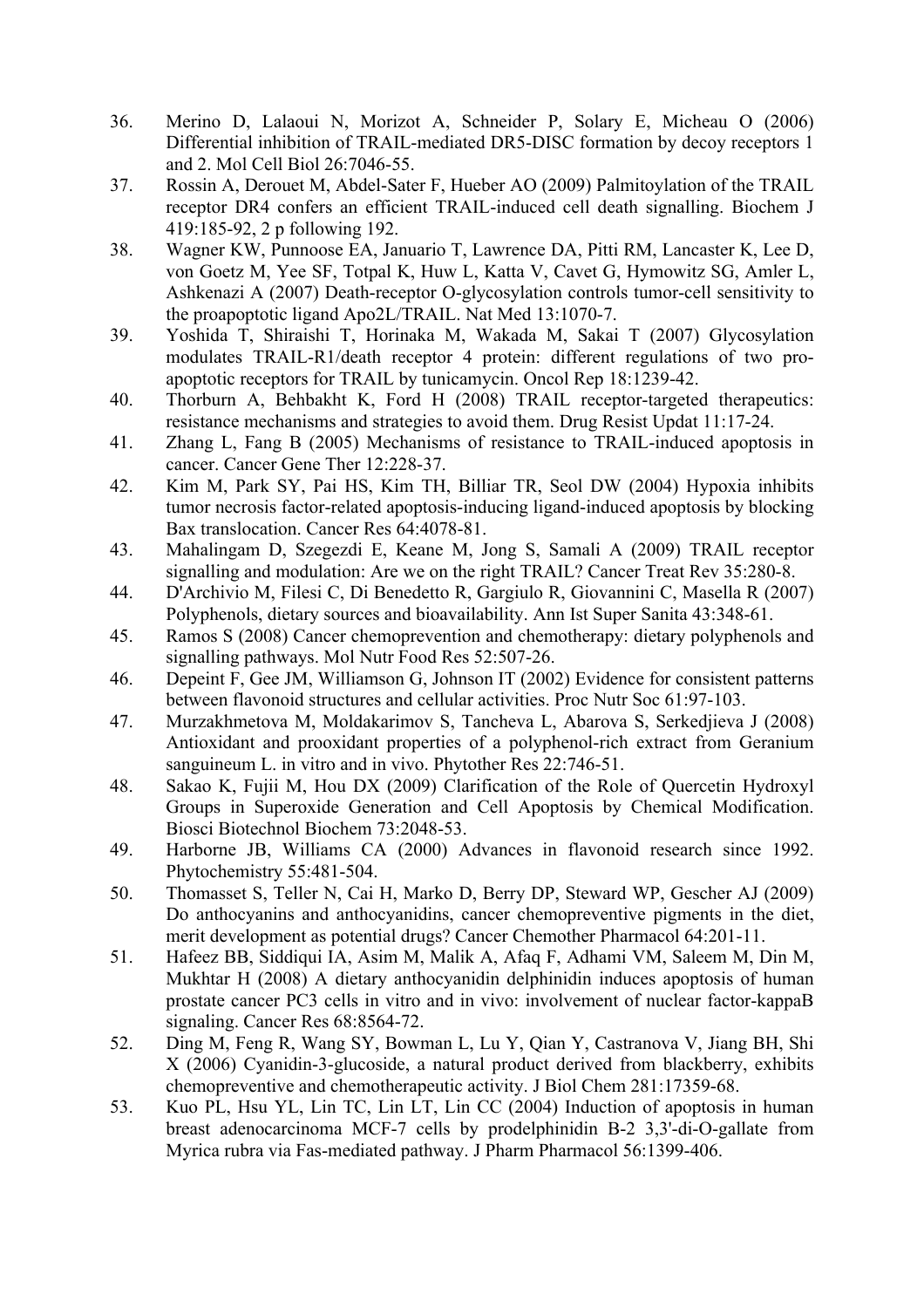- 54. Fleschhut J, Kratzer F, Rechkemmer G, Kulling SE (2006) Stability and biotransformation of various dietary anthocyanins in vitro. Eur J Nutr 45:7-18.
- 55. Nishikawa T, Nakajima T, Moriguchi M, Jo M, Sekoguchi S, Ishii M, Takashima H, Katagishi T, Kimura H, Minami M, Itoh Y, Kagawa K, Okanoue T (2006) A green tea polyphenol, epigalocatechin-3-gallate, induces apoptosis of human hepatocellular carcinoma, possibly through inhibition of Bcl-2 family proteins. J Hepatol 44:1074- 82.
- 56. Siegelin MD, Habel A, Gaiser T (2008) Epigalocatechin-3-gallate (EGCG) downregulates PEA15 and thereby augments TRAIL-mediated apoptosis in malignant glioma. Neurosci Lett 448:161-5.
- 57. Siddiqui IA, Malik A, Adhami VM, Asim M, Hafeez BB, Sarfaraz S, Mukhtar H (2008) Green tea polyphenol EGCG sensitizes human prostate carcinoma LNCaP cells to TRAIL-mediated apoptosis and synergistically inhibits biomarkers associated with angiogenesis and metastasis. Oncogene 27:2055-63.
- 58. Basu A, Haldar S (2009) Combinatorial effect of epigallocatechin-3-gallate and TRAIL on pancreatic cancer cell death. Int J Oncol 34:281-6.
- 59. Shen Q, Tian F, Jiang P, Li Y, Zhang L, Lu J, Li J (2009) EGCG enhances TRAILmediated apoptosis in human melanoma A375 cell line. J Huazhong Univ Sci Technolog Med Sci 29:771-5.
- 60. Bischoff SC (2008) Quercetin: potentials in the prevention and therapy of disease. Curr Opin Clin Nutr Metab Care 11:733-40.
- 61. Ferry DR, Smith A, Malkhandi J, Fyfe DW, deTakats PG, Anderson D, Baker J, Kerr DJ (1996) Phase I clinical trial of the flavonoid quercetin: pharmacokinetics and evidence for in vivo tyrosine kinase inhibition. Clin Cancer Res 2:659-68.
- 62. Kim YH, Lee YJ (2007) TRAIL apoptosis is enhanced by quercetin through Akt dephosphorylation. J Cell Biochem 100:998-1009.
- 63. Kim YH, Lee DH, Jeong JH, Guo ZS, Lee YJ (2008) Quercetin augments TRAILinduced apoptotic death: involvement of the ERK signal transduction pathway. Biochem Pharmacol 75:1946-58.
- 64. Russo M, Nigro P, Rosiello R, D'Arienzo R, Russo GL (2007) Quercetin enhances CD95- and TRAIL-induced apoptosis in leukemia cell lines. Leukemia 21:1130-3.
- 65. Chen W, Wang X, Zhuang J, Zhang L, Lin Y (2007) Induction of death receptor 5 and suppression of survivin contribute to sensitization of TRAIL-induced cytotoxicity by quercetin in non-small cell lung cancer cells. Carcinogenesis 28:2114-21.
- 66. Kim JY, Kim EH, Park SS, Lim JH, Kwon TK, Choi KS (2008) Quercetin sensitizes human hepatoma cells to TRAIL-induced apoptosis via Sp1-mediated DR5 upregulation and proteasome-mediated c-FLIPS down-regulation. J Cell Biochem 105:1386-98.
- 67. You HL, Eng HL, Hsu SF, Chen CM, Ye TC, Liao WT, Huang MY, Baer R, Cheng JT (2007) A PKC-Sp1 signaling pathway induces early differentiation of human keratinocytes through upregulation of TSG101. Cell Signal 19:1201-11.
- 68. Psahoulia FH, Drosopoulos KG, Doubravska L, Andera L, Pintzas A (2007) Quercetin enhances TRAIL-mediated apoptosis in colon cancer cells by inducing the accumulation of death receptors in lipid rafts. Mol Cancer Ther 6:2591-9.
- 69. Siegelin MD, Reuss DE, Habel A, Rami A, von Deimling A (2009) Quercetin promotes degradation of survivin and thereby enhances death-receptor-mediated apoptosis in glioma cells. Neuro Oncol 11:122-31.
- 70. Hasegawa H, Yamada Y, Komiyama K, Hayashi M, Ishibashi M, Yoshida T, Sakai T, Koyano T, Kam TS, Murata K, Sugahara K, Tsuruda K, Akamatsu N, Tsukasaki K, Masuda M, Takasu N, Kamihira S (2006) Dihydroflavonol BB-1, an extract of natural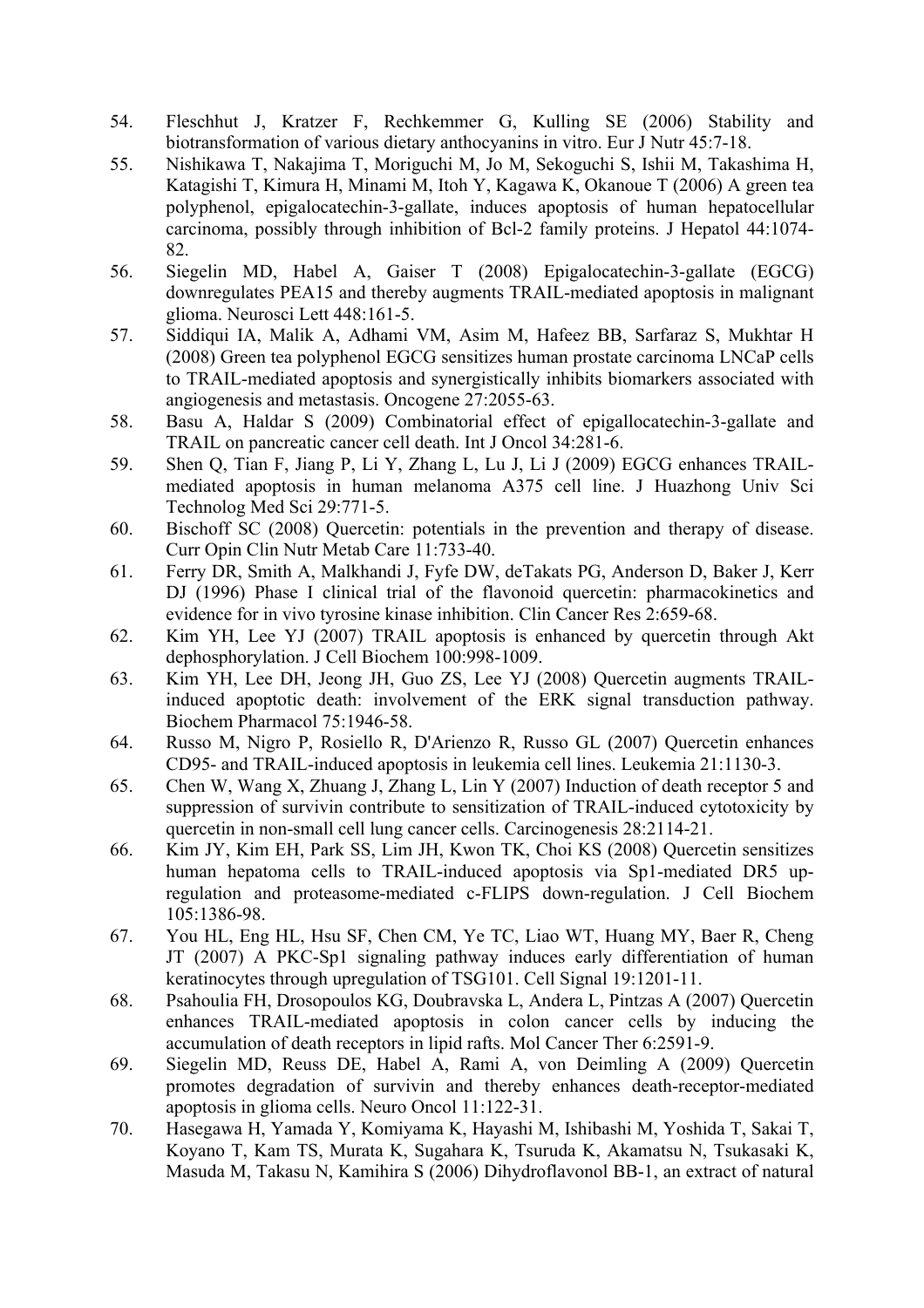plant Blumea balsamifera, abrogates TRAIL resistance in leukemia cells. Blood 107:679-88.

- 71. Yoshida T, Konishi M, Horinaka M, Yasuda T, Goda AE, Taniguchi H, Yano K, Wakada M, Sakai T (2008) Kaempferol sensitizes colon cancer cells to TRAILinduced apoptosis. Biochem Biophys Res Commun 375:129-33.
- 72. Leung LK, Po LS, Lau TY, Yuen YM (2004) Effect of dietary flavonols on oestrogen receptor transactivation and cell death induction. Br J Nutr 91:831-9.
- 73. Siegelin MD, Reuss DE, Habel A, Herold-Mende C, von Deimling A (2008) The flavonoid kaempferol sensitizes human glioma cells to TRAIL-mediated apoptosis by proteasomal degradation of survivin. Mol Cancer Ther 7:3566-74.
- 74. Siegelin MD, Gaiser T, Habel A, Siegelin Y (2009) Myricetin sensitizes malignant glioma cells to TRAIL-mediated apoptosis by down-regulation of the short isoform of FLIP and bcl-2. Cancer Lett 283:230-8.
- 75. Ravi R, Bedi A (2002) Sensitization of tumor cells to Apo2 ligand/TRAIL-induced apoptosis by inhibition of casein kinase II. Cancer Res 62:4180-5.
- 76. Horinaka M, Yoshida T, Shiraishi T, Nakata S, Wakada M, Sakai T (2006) The dietary flavonoid apigenin sensitizes malignant tumor cells to tumor necrosis factorrelated apoptosis-inducing ligand. Mol Cancer Ther 5:945-51.
- 77. Horinaka M, Yoshida T, Shiraishi T, Nakata S, Wakada M, Nakanishi R, Nishino H, Sakai T (2005) The combination of TRAIL and luteolin enhances apoptosis in human cervical cancer HeLa cells. Biochem Biophys Res Commun 333:833-8.
- 78. Shi RX, Ong CN, Shen HM (2005) Protein kinase C inhibition and x-linked inhibitor of apoptosis protein degradation contribute to the sensitization effect of luteolin on tumor necrosis factor-related apoptosis-inducing ligand-induced apoptosis in cancer cells. Cancer Res 65:7815-23.
- 79. Fas SC, Baumann S, Zhu JY, Giaisi M, Treiber MK, Mahlknecht U, Krammer PH, Li-Weber M (2006) Wogonin sensitizes resistant malignant cells to TNFalpha- and TRAIL-induced apoptosis. Blood 108:3700-6.
- 80. Lee DH, Rhee JG, Lee YJ (2009) Reactive oxygen species up-regulate p53 and Puma; a possible mechanism for apoptosis during combined treatment with TRAIL and wogonin. Br J Pharmacol 157:1189-202.
- 81. Rushworth SA, Micheau O (2009) Molecular crosstalk between TRAIL and natural antioxidants in the treatment of cancer. Br J Pharmacol 157:1186-8.
- 82. Kallifatidis G, Rausch V, Baumann B, Apel A, Beckermann BM, Groth A, Mattern J, Li Z, Kolb A, Moldenhauer G, Altevogt P, Wirth T, Werner J, Schemmer P, Buchler MW, Salnikov AV, Herr I (2009) Sulforaphane targets pancreatic tumour-initiating cells by NF-kappaB-induced antiapoptotic signalling. Gut 58:949-63.
- 83. Peng J, Qi Q, You Q, Hu R, Liu W, Feng F, Wang G, Guo Q (2009) Subchronic toxicity and plasma pharmacokinetic studies on wogonin, a natural flavonoid, in Beagle dogs. J Ethnopharmacol 124:257-62.
- 84. Taniguchi H, Yoshida T, Horinaka M, Yasuda T, Goda AE, Konishi M, Wakada M, Kataoka K, Yoshikawa T, Sakai T (2008) Baicalein overcomes tumor necrosis factorrelated apoptosis-inducing ligand resistance via two different cell-specific pathways in cancer cells but not in normal cells. Cancer Res 68:8918-27.
- 85. Messina MJ, Wood CE (2008) Soy isoflavones, estrogen therapy, and breast cancer risk: analysis and commentary. Nutr J 7:17.
- 86. Park SY, Seol DW (2002) Regulation of Akt by EGF-R inhibitors, a possible mechanism of EGF-R inhibitor-enhanced TRAIL-induced apoptosis. Biochem Biophys Res Commun 295:515-8.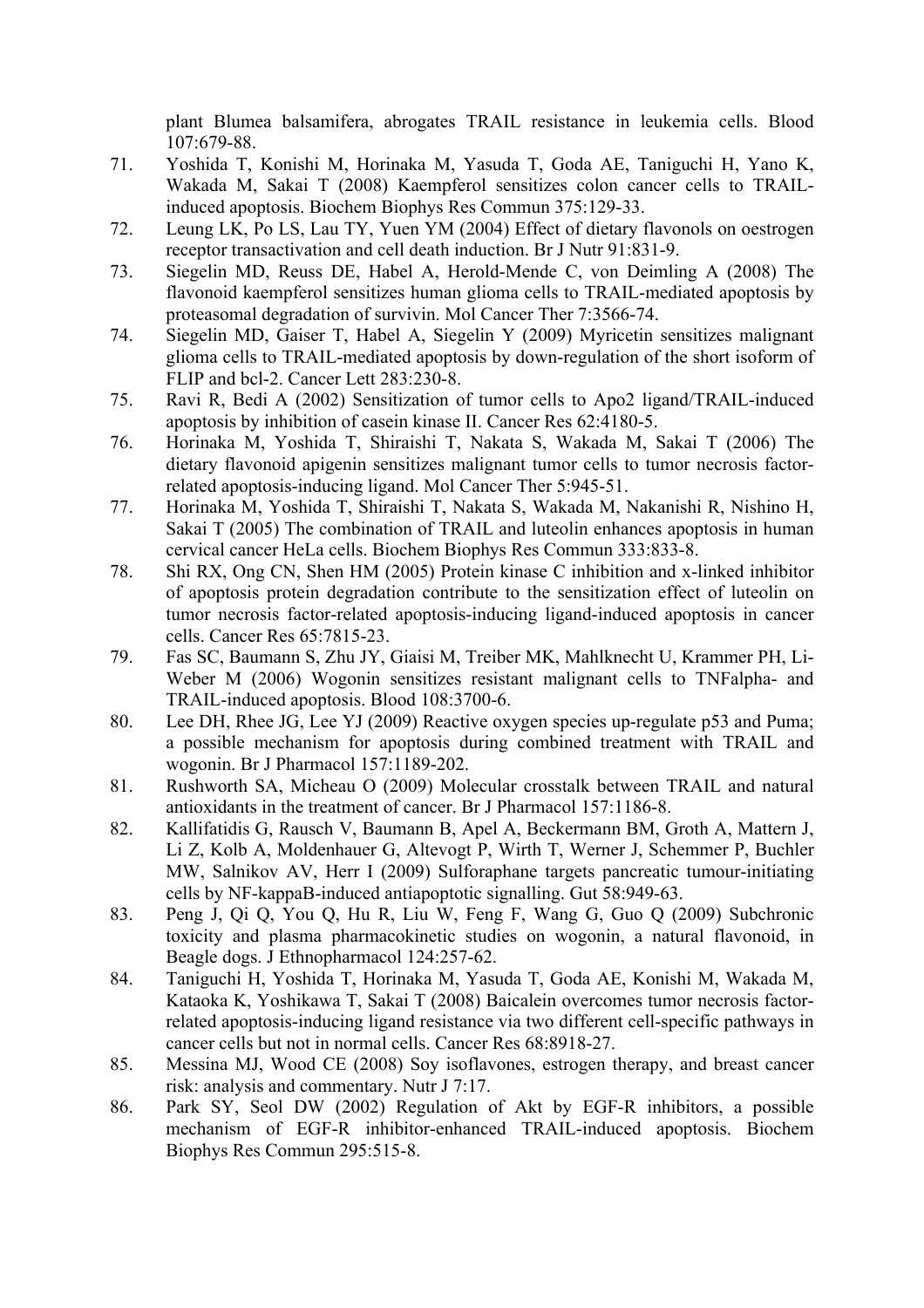- 87. Nozawa F, Itami A, Saruc M, Kim M, Standop J, Picha KS, Cowan KH, Pour PM (2004) The combination of tumor necrosis factor-related apoptosis-inducing ligand (TRAIL/Apo2L) and Genistein is effective in inhibiting pancreatic cancer growth. Pancreas 29:45-52.
- 88. Lee MW, Bach JH, Lee HJ, Lee DY, Joo WS, Kim YS, Park SC, Kim KY, Lee WB, Kim SS (2005) The activation of ERK1/2 via a tyrosine kinase pathway attenuates trail-induced apoptosis in HeLa cells. Cancer Invest 23:586-92.
- 89. Jin CY, Park C, Kim GY, Lee SJ, Kim WJ, Choi YH (2009) Genistein enhances TRAIL-induced apoptosis through inhibition of p38 MAPK signaling in human hepatocellular carcinoma Hep3B cells. Chem Biol Interact 180:143-50.
- 90. Jin CY, Park C, Moon SK, Kim GY, Kwon TK, Lee SJ, Kim WJ, Choi YH (2009) Genistein sensitizes human hepatocellular carcinoma cells to TRAIL-mediated apoptosis by enhancing Bid cleavage. Anticancer Drugs 20:713-22.
- 91. Jin CY, Park C, Cheong J, Choi BT, Lee TH, Lee JD, Lee WH, Kim GY, Ryu CH, Choi YH (2007) Genistein sensitizes TRAIL-resistant human gastric adenocarcinoma AGS cells through activation of caspase-3. Cancer Lett 257:56-64.
- 92. Siegelin MD, Siegelin Y, Habel A, Gaiser T (2009) Genistein enhances proteasomal degradation of the short isoform of FLIP in malignant glioma cells and thereby augments TRAIL-mediated apoptosis. Neurosci Lett 453:92-7.
- 93. Siegelin MD, Gaiser T, Habel A, Siegelin Y (2009) Daidzein overcomes TRAILresistance in malignant glioma cells by modulating the expression of the intrinsic apoptotic inhibitor, bcl-2. Neurosci Lett 454:223-8.
- 94. Kim N (2008) Butein sensitizes human leukemia cells to apoptosis induced by tumor necrosis factor-related apoptosis inducing ligand (TRAIL). Arch Pharm Res 31:1179- 86.
- 95. Yoshida T, Horinaka M, Takara M, Tsuchihashi M, Mukai N, Wakada M, Sakai T (2008) Combination of isoliquiritigenin and tumor necrosis factor-related apoptosisinducing ligand induces apoptosis in colon cancer HT29 cells. Environ Health Prev Med 13:281-7.
- 96. Deeb D, Xu YX, Jiang H, Gao X, Janakiraman N, Chapman RA, Gautam SC (2003) Curcumin (diferuloyl-methane) enhances tumor necrosis factor-related apoptosisinducing ligand-induced apoptosis in LNCaP prostate cancer cells. Mol Cancer Ther 2:95-103.
- 97. Fulda S, Debatin KM (2004) Sensitization for tumor necrosis factor-related apoptosisinducing ligand-induced apoptosis by the chemopreventive agent resveratrol. Cancer Res 64:337-46.
- 98. Fulda S, Debatin KM (2005) Resveratrol-mediated sensitisation to TRAIL-induced apoptosis depends on death receptor and mitochondrial signalling. Eur J Cancer 41:786-98.
- 99. Delmas D, Rebe C, Micheau O, Athias A, Gambert P, Grazide S, Laurent G, Latruffe N, Solary E (2004) Redistribution of CD95, DR4 and DR5 in rafts accounts for the synergistic toxicity of resveratrol and death receptor ligands in colon carcinoma cells. Oncogene 23:8979-86.
- 100. Shankar S, Chen Q, Siddiqui I, Sarva K, Srivastava RK (2007) Sensitization of TRAIL-resistant LNCaP cells by resveratrol (3, 4', 5 tri-hydroxystilbene): molecular mechanisms and therapeutic potential. J Mol Signal 2:7.
- 101. Shankar S, Siddiqui I, Srivastava RK (2007) Molecular mechanisms of resveratrol (3,4,5-trihydroxy-trans-stilbene) and its interaction with TNF-related apoptosis inducing ligand (TRAIL) in androgen-insensitive prostate cancer cells. Mol Cell Biochem 304:273-85.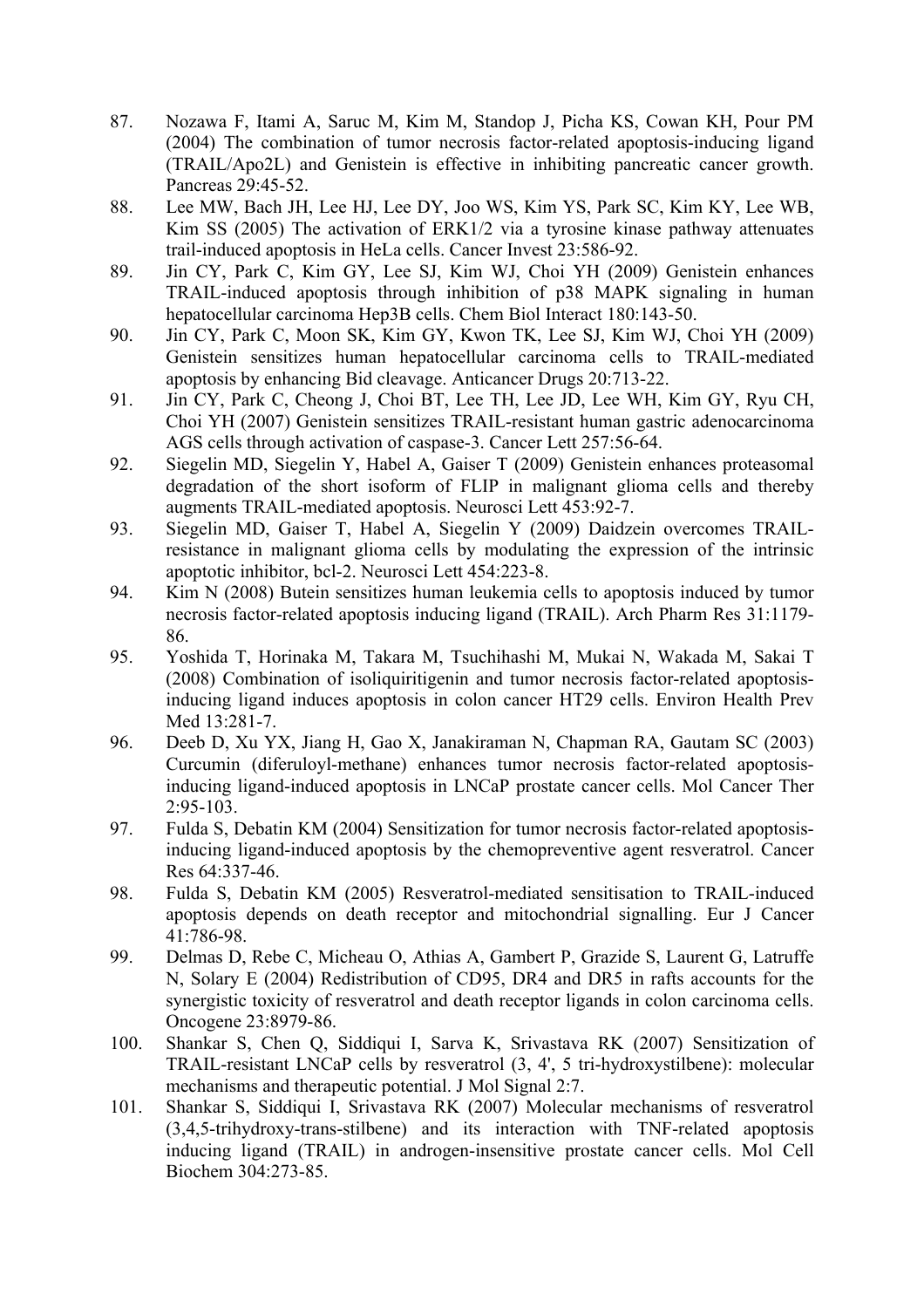- 102. Gill C, Walsh SE, Morrissey C, Fitzpatrick JM, Watson RW (2007) Resveratrol sensitizes androgen independent prostate cancer cells to death-receptor mediated apoptosis through multiple mechanisms. Prostate 67:1641-53.
- 103. Sallman DA, Chen X, Zhong B, Gilvary DL, Zhou J, Wei S, Djeu JY (2007) Clusterin mediates TRAIL resistance in prostate tumor cells. Mol Cancer Ther 6:2938-47.
- 104. Ivanov VN, Partridge MA, Johnson GE, Huang SX, Zhou H, Hei TK (2008) Resveratrol sensitizes melanomas to TRAIL through modulation of antiapoptotic gene expression. Exp Cell Res 314:1163-76.
- 105. Yoshida T, Shiraishi T, Horinaka M, Nakata S, Yasuda T, Goda AE, Wakada M, Mizutani Y, Miki T, Nishikawa A, Sakai T (2007) Lipoxygenase inhibitors induce death receptor 5/TRAIL-R2 expression and sensitize malignant tumor cells to TRAILinduced apoptosis. Cancer Sci 98:1417-23.
- 106. Raja SM, Chen S, Yue P, Acker TM, Lefkove B, Arbiser JL, Khuri FR, Sun SY (2008) The natural product honokiol preferentially inhibits cellular FLICE-inhibitory protein and augments death receptor-induced apoptosis. Mol Cancer Ther 7:2212-23.
- 107. Son YG, Kim EH, Kim JY, Kim SU, Kwon TK, Yoon AR, Yun CO, Choi KS (2007) Silibinin sensitizes human glioma cells to TRAIL-mediated apoptosis via DR5 upregulation and down-regulation of c-FLIP and survivin. Cancer Res 67:8274-84.
- 108. Reuter S, Eifes S, Dicato M, Aggarwal BB, Diederich M (2008) Modulation of antiapoptotic and survival pathways by curcumin as a strategy to induce apoptosis in cancer cells. Biochem Pharmacol 76:1340-51.
- 109. Strimpakos AS, Sharma RA (2008) Curcumin: preventive and therapeutic properties in laboratory studies and clinical trials. Antioxid Redox Signal 10:511-45.
- 110. Deeb DD, Jiang H, Gao X, Divine G, Dulchavsky SA, Gautam SC (2005) Chemosensitization of hormone-refractory prostate cancer cells by curcumin to TRAIL-induced apoptosis. J Exp Ther Oncol 5:81-91.
- 111. Deeb D, Jiang H, Gao X, Hafner MS, Wong H, Divine G, Chapman RA, Dulchavsky SA, Gautam SC (2004) Curcumin sensitizes prostate cancer cells to tumor necrosis factor-related apoptosis-inducing ligand/Apo2L by inhibiting nuclear factor-kappaB through suppression of IkappaBalpha phosphorylation. Mol Cancer Ther 3:803-12.
- 112. Deeb D, Jiang H, Gao X, Al-Holou S, Danyluk AL, Dulchavsky SA, Gautam SC (2007) Curcumin [1,7-bis(4-hydroxy-3-methoxyphenyl)-1-6-heptadine-3,5-dione; C21H20O6] sensitizes human prostate cancer cells to tumor necrosis factor-related apoptosis-inducing ligand/Apo2L-induced apoptosis by suppressing nuclear factorkappaB via inhibition of the prosurvival Akt signaling pathway. J Pharmacol Exp Ther 321:616-25.
- 113. Andrzejewski T, Deeb D, Gao X, Danyluk A, Arbab AS, Dulchavsky SA, Gautam SC (2008) Therapeutic efficacy of curcumin/TRAIL combination regimen for hormonerefractory prostate cancer. Oncol Res 17:257-67.
- 114. Shankar S, Chen Q, Sarva K, Siddiqui I, Srivastava RK (2007) Curcumin enhances the apoptosis-inducing potential of TRAIL in prostate cancer cells: molecular mechanisms of apoptosis, migration and angiogenesis. J Mol Signal 2:10.
- 115. Shankar S, Ganapathy S, Chen Q, Srivastava RK (2008) Curcumin sensitizes TRAILresistant xenografts: molecular mechanisms of apoptosis, metastasis and angiogenesis. Mol Cancer 7:16.
- 116. Jung EM, Park JW, Choi KS, Lee HI, Lee KS, Kwon TK (2006) Curcumin sensitizes tumor necrosis factor-related apoptosis-inducing ligand (TRAIL)-mediated apoptosis through CHOP-independent DR5 upregulation. Carcinogenesis 27:2008-17.
- 117. Jung EM, Lim JH, Lee TJ, Park JW, Choi KS, Kwon TK (2005) Curcumin sensitizes tumor necrosis factor-related apoptosis-inducing ligand (TRAIL)-induced apoptosis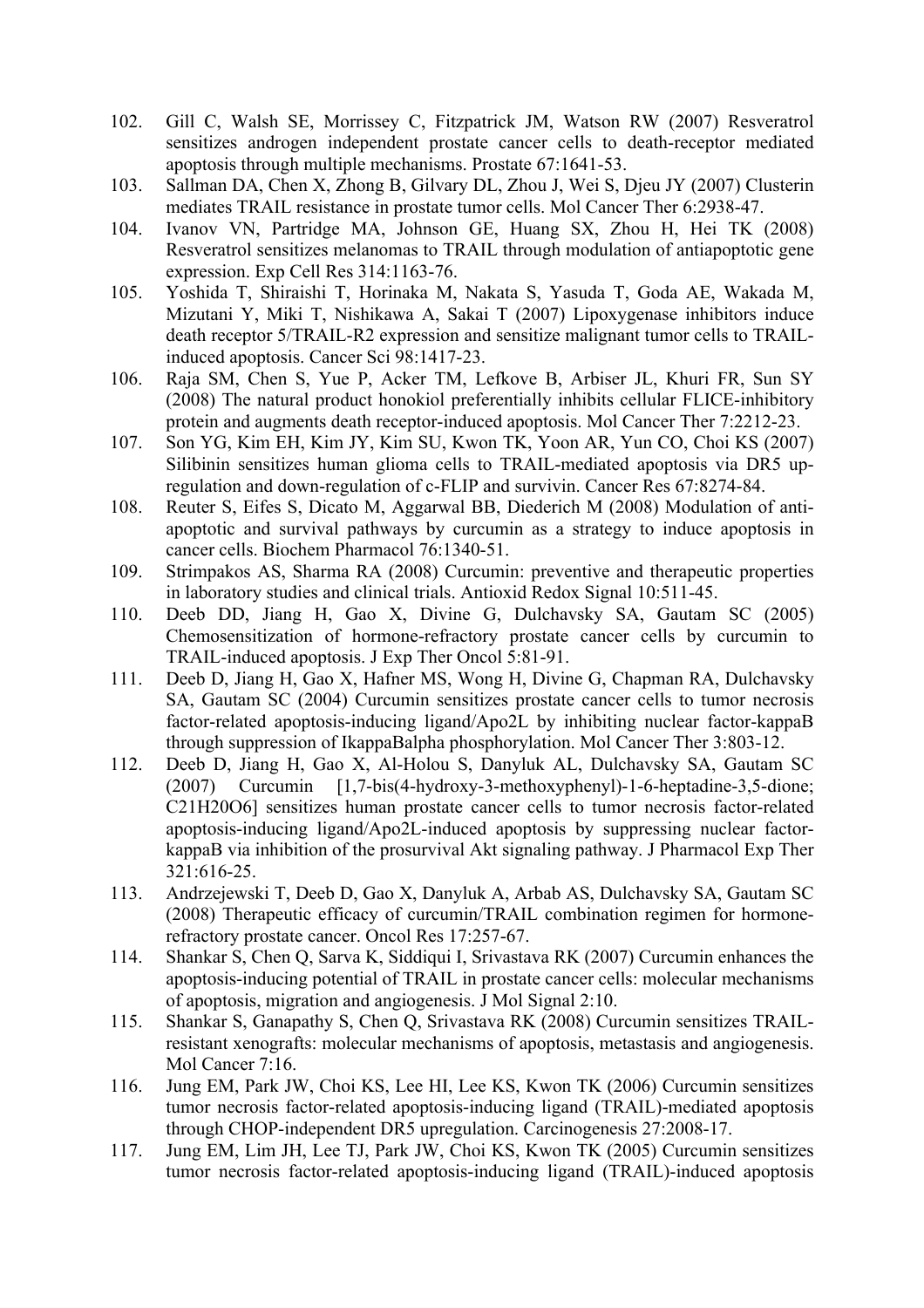through reactive oxygen species-mediated upregulation of death receptor 5 (DR5). Carcinogenesis 26:1905-13.

- 118. Hussain AR, Ahmed M, Al-Jomah NA, Khan AS, Manogaran P, Sultana M, Abubaker J, Platanias LC, Al-Kuraya KS, Uddin S (2008) Curcumin suppresses constitutive activation of nuclear factor-kappa B and requires functional Bax to induce apoptosis in Burkitt's lymphoma cell lines. Mol Cancer Ther 7:3318-29.
- 119. Gao X, Deeb D, Jiang H, Liu YB, Dulchavsky SA, Gautam SC (2005) Curcumin differentially sensitizes malignant glioma cells to TRAIL/Apo2L-mediated apoptosis through activation of procaspases and release of cytochrome c from mitochondria. J Exp Ther Oncol 5:39-48.
- 120. Kamat AM, Sethi G, Aggarwal BB (2007) Curcumin potentiates the apoptotic effects of chemotherapeutic agents and cytokines through down-regulation of nuclear factorkappaB and nuclear factor-kappaB-regulated gene products in IFN-alpha-sensitive and IFN-alpha-resistant human bladder cancer cells. Mol Cancer Ther 6:1022-30.
- 121. Wahl H, Tan L, Griffith K, Choi M, Liu JR (2007) Curcumin enhances Apo2L/TRAIL-induced apoptosis in chemoresistant ovarian cancer cells. Gynecol Oncol 105:104-12.
- 122. Kong CK, Lam WS, Chiu LC, Ooi VE, Sun SS, Wong YS (2009) A rice bran polyphenol, cycloartenyl ferulate, elicits apoptosis in human colorectal adenocarcinoma SW480 and sensitizes metastatic SW620 cells to TRAIL-induced apoptosis. Biochem Pharmacol 77:1487-96.
- 123. Drees M, Dengler WA, Roth T, Labonte H, Mayo J, Malspeis L, Grever M, Sausville EA, Fiebig HH (1997) Flavopiridol (L86-8275): selective antitumor activity in vitro and activity in vivo for prostate carcinoma cells. Clin Cancer Res 3:273-9.
- 124. Shapiro GI (2004) Preclinical and clinical development of the cyclin-dependent kinase inhibitor flavopiridol. Clin Cancer Res 10:4270s-4275s.
- 125. Taniai M, Grambihler A, Higuchi H, Werneburg N, Bronk SF, Farrugia DJ, Kaufmann SH, Gores GJ (2004) Mcl-1 mediates tumor necrosis factor-related apoptosis-inducing ligand resistance in human cholangiocarcinoma cells. Cancer Res 64:3517-24.
- 126. Rosato RR, Dai Y, Almenara JA, Maggio SC, Grant S (2004) Potent antileukemic interactions between flavopiridol and TRAIL/Apo2L involve flavopiridol-mediated XIAP downregulation. Leukemia 18:1780-8.
- 127. Miyashita K, Shiraki K, Fuke H, Inoue T, Yamanaka Y, Yamaguchi Y, Yamamoto N, Ito K, Sugimoto K, Nakano T (2006) The cyclin-dependent kinase inhibitor flavopiridol sensitizes human hepatocellular carcinoma cells to TRAIL-induced apoptosis. Int J Mol Med 18:249-56.
- 128. Palacios C, Yerbes R, Lopez-Rivas A (2006) Flavopiridol induces cellular FLICEinhibitory protein degradation by the proteasome and promotes TRAIL-induced early signaling and apoptosis in breast tumor cells. Cancer Res 66:8858-69.
- 129. Fandy TE, Ross DD, Gore SD, Srivastava RK (2007) Flavopiridol synergizes TRAIL cytotoxicity by downregulation of FLIPL. Cancer Chemother Pharmacol 60:313-9.
- 130. Kim DM, Koo SY, Jeon K, Kim MH, Lee J, Hong CY, Jeong S (2003) Rapid induction of apoptosis by combination of flavopiridol and tumor necrosis factor (TNF)-alpha or TNF-related apoptosis-inducing ligand in human cancer cell lines. Cancer Res 63:621-6.
- 131. Newman DJ, Cragg GM (2007) Natural products as sources of new drugs over the last 25 years. J Nat Prod 70:461-77.
- 132. Garg AK, Buchholz TA, Aggarwal BB (2005) Chemosensitization and radiosensitization of tumors by plant polyphenols. Antioxid Redox Signal 7:1630-47.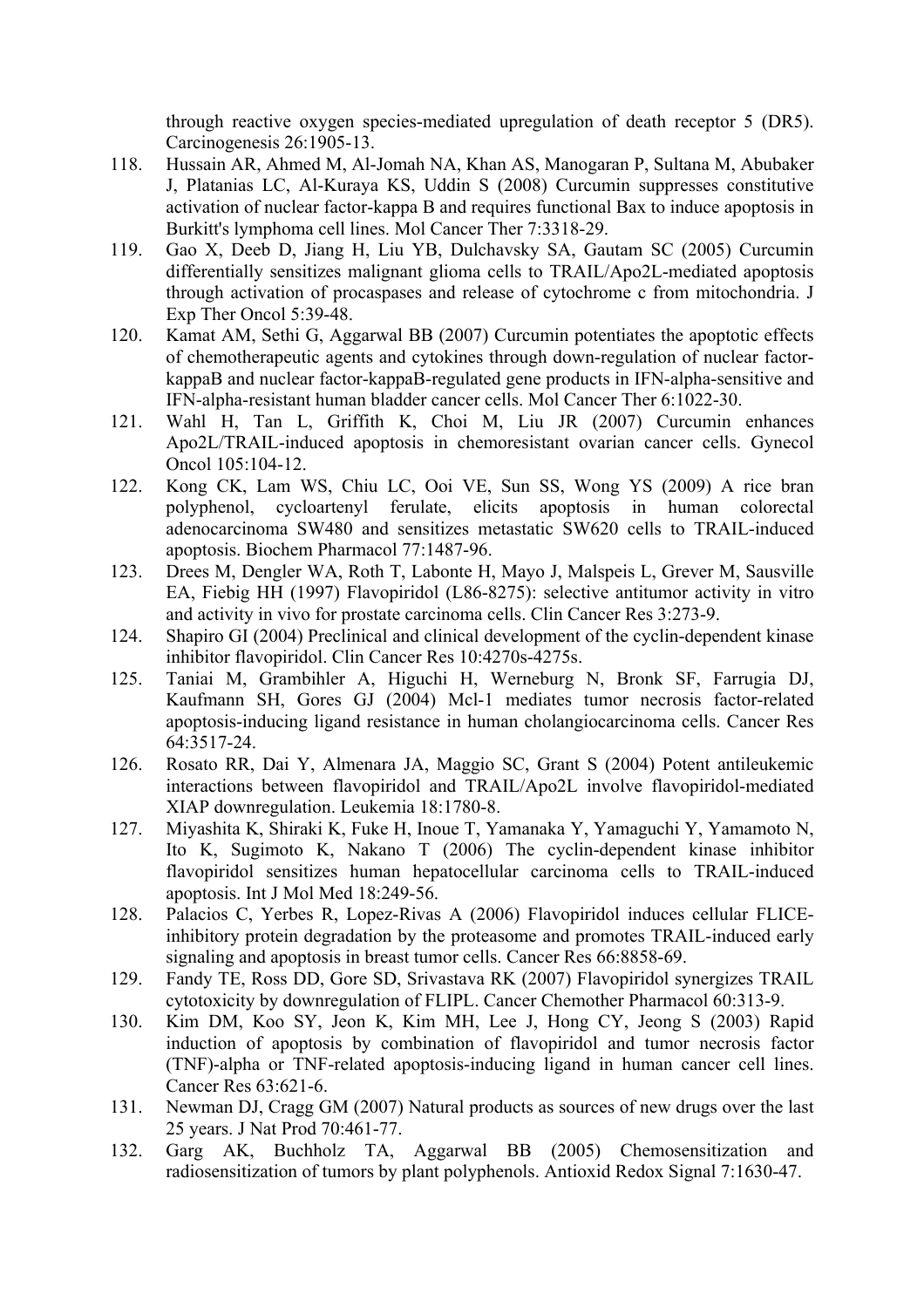- 133. Ishibashi M, Ohtsuki T (2008) Studies on search for bioactive natural products targeting TRAIL signaling leading to tumor cell apoptosis. Med Res Rev 28:688-714.
- 134. Szliszka E, Czuba ZP, Domino M, Mazur B, Zydowicz G, Krol W (2009) Ethanolic extract of propolis (EEP) enhances the apoptosis- inducing potential of TRAIL in cancer cells. Molecules 14:738-54.
- 135. Sung B, Park B, Yadav VR, Aggarwal BB Celastrol, a triterpene, enhances TRAILinduced apoptosis through the down-regulation of cell survival proteins and upregulation of death receptors. J Biol Chem 285:11498-507.
- 136. Zhu H, Ding WJ, Wu R, Weng QJ, Lou JS, Jin RJ, Lu W, Yang B, He QJ Synergistic anti-cancer activity by the combination of TRAIL/APO-2L and celastrol. Cancer Invest 28:23-32.
- 137. Murtaza I, Saleem M, Adhami VM, Hafeez BB, Mukhtar H (2009) Suppression of cFLIP by lupeol, a dietary triterpene, is sufficient to overcome resistance to TRAILmediated apoptosis in chemoresistant human pancreatic cancer cells. Cancer Res 69:1156-65.
- 138. Scalbert A, Williamson G (2000) Dietary intake and bioavailability of polyphenols. J Nutr 130:2073S-85S.
- 139. Kroon PA, Clifford MN, Crozier A, Day AJ, Donovan JL, Manach C, Williamson G (2004) How should we assess the effects of exposure to dietary polyphenols in vitro? Am J Clin Nutr 80:15-21.
- 140. Das S, Ng KY (2010) Resveratrol-loaded calcium-pectinate beads: effects of formulation parameters on drug release and bead characteristics. J Pharm Sci 99:840- 60.
- 141. Narayanan NK, Nargi D, Randolph C, Narayanan BA (2009) Liposome encapsulation of curcumin and resveratrol in combination reduces prostate cancer incidence in PTEN knockout mice. Int J Cancer 125:1-8.
- 142. Fang JY, Lee WR, Shen SC, Huang YL (2006) Effect of liposome encapsulation of tea catechins on their accumulation in basal cell carcinomas. J Dermatol Sci 42:101-9.
- 143. Yuan ZP, Chen LJ, Fan LY, Tang MH, Yang GL, Yang HS, Du XB, Wang GQ, Yao WX, Zhao QM, Ye B, Wang R, Diao P, Zhang W, Wu HB, Zhao X, Wei YQ (2006) Liposomal quercetin efficiently suppresses growth of solid tumors in murine models. Clin Cancer Res 12:3193-9.
- 144. Hung CF, Lin YK, Huang ZR, Fang JY (2008) Delivery of resveratrol, a red wine polyphenol, from solutions and hydrogels via the skin. Biol Pharm Bull 31:955-62.